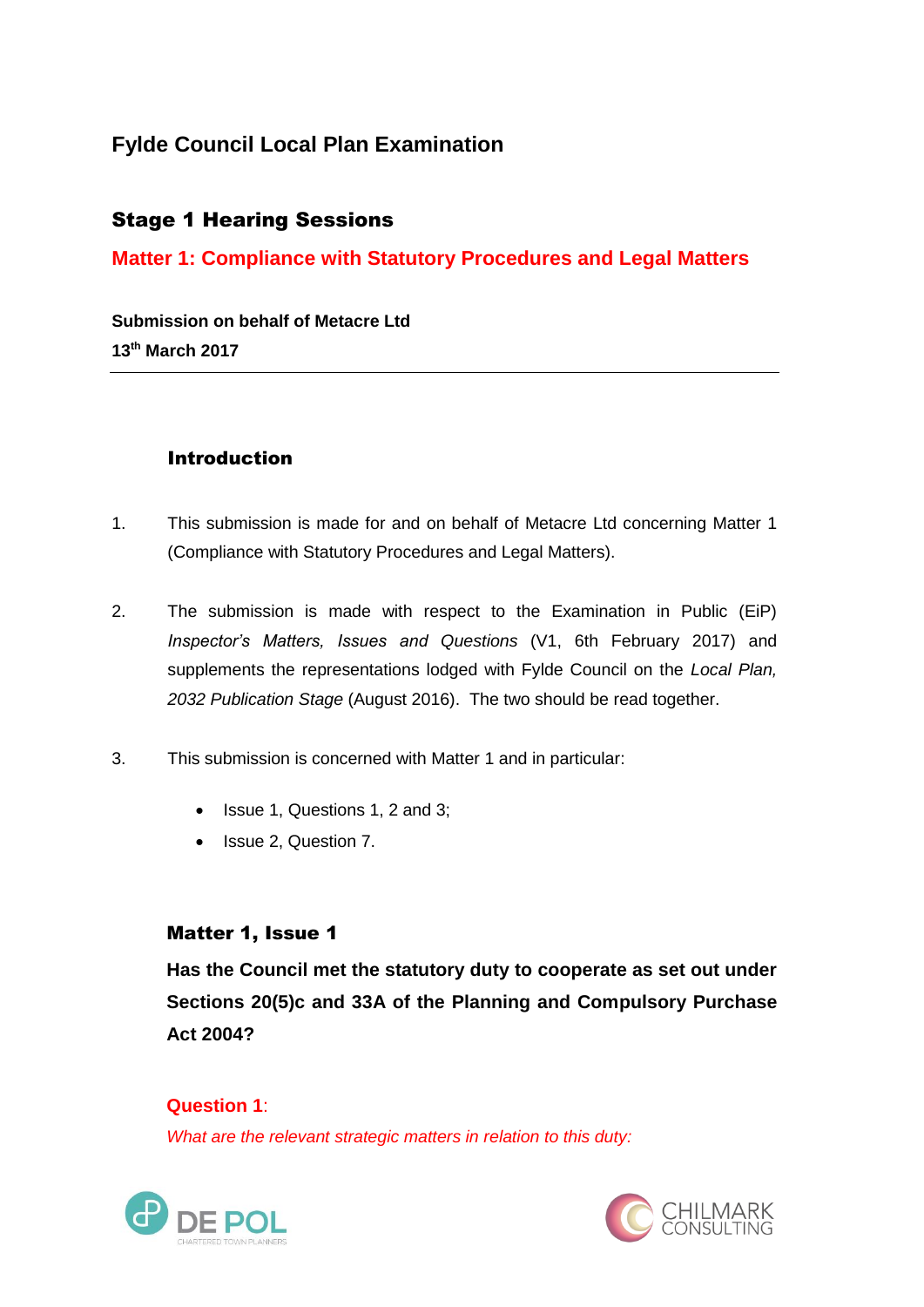- 4. S110 of the *Localism Act* (2011) inserted S33A into the *Planning and Compulsory Purchase Act* (2004) and established a Duty to Co-operate in relation to planning for sustainable development.
- 5. S33A (sub-section 4) defines the strategic matters that are relevant as sustainable development or use of land that has or would have a significant impact on at least two planning areas. Housing, economic growth and the provision of transport, green and community infrastructure are encompassed within such strategic matters. This sub-section clearly identifies the need for effective engagement in determining housing requirements.
- 6. S33A is supported through paragraphs 159, 160, 178, 179 and 181 of the NPPF that identifies the Duty to Co-operate on strategic matters including housing as essential in relation to effective, sound, plan-making.
- 7. The Government has therefore stressed in the NPPF and the Act the critical importance of cross-boundary co-operation on housing matters between Local authorities in the plan making process and emphasised that this must be undertaken properly and rigorously if the Plan is to be found sound.
- 8. This has subsequently been considered and supported by the Planning Inspectorate in relation to emerging Core Strategies and Local Plans, notably:
	- Coventry City Council Inspector's Preliminary Hearing Session: Duty to Cooperate Report ( $27<sup>th</sup>$  February 2012) – see paragraphs 46 and 53; and
	- Hart District Council Inspector's Letter (26<sup>th</sup> July 2013) see paragraphs  $4 -$ 6, 10, 15, 16 and 20. (see Appendix 1)

#### **Question 2**

*Has the Council maximised the effectiveness of plan-making activities by engaging constructively, actively and on an ongoing basis with the prescribed bodies, in the preparation of the Plan in the context of these relevant strategic matters? In particular:*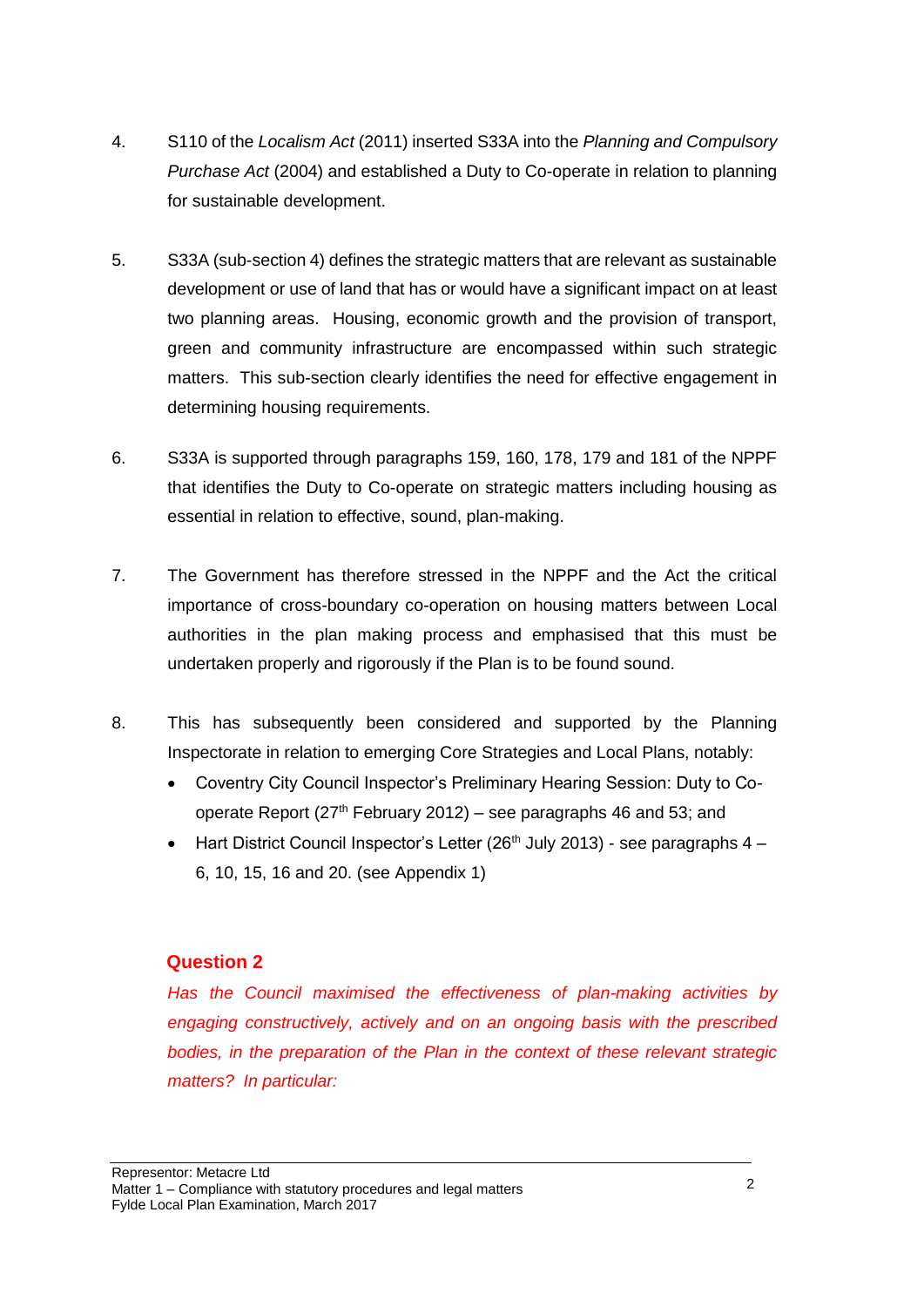- *(a) What has been the nature of any co-operation and have any mechanisms or formal agreements been established? Is the Memorandum by authorities within the Fylde Coast Housing Market Area (HMA) up to date and effective in this regard?*
- 9. The Fylde Council *Statement of Compliance with the Duty to Co-operate* (August 2016) (**SD007**) provides a helpful summary of the approach and activities that Fylde Council indicate have been undertaken in order to meet the requirements of the Duty to Co-operate.
- 10. The *Statement of Compliance* confirms at paragraph 3.6 that there is a Memorandum of Understanding (MoU) between the Fylde Coast authorities (Fylde, Wyre, Blackpool and Lancashire County) and that this formalises ongoing dialogue and co-operation on strategic planning matters, including housing.
- 11. Metacre are concerned that the approach to meeting the requirements of the Duty to Co-operate have not been fully or effectively discharged with the result that, at this late stage in the Fylde Local Plan preparation process, there remains an unresolved strategic matter in relation to unmet housing needs arising from Wyre District, for which a formal request has been made to Fylde Council for support through the Local Plan to accommodate that need.

# *b) Has the Council tried to resolve any issues through co-operation and what have been the outcomes?*

- 12. Wyre Council have made a formal request for support through the Local Plan to accommodate some of their housing need and Fylde's response as set out in paragraphs 3.24 – 3.26 of the *Statement of Compliance,* together with the lack of any adjustment to the OAHN planned housing requirement, indicates that the Council do not intend to assist Wyre District.
- 13. The process of engagement has not been effective. A final position has not been reached that resolves Wyre's unmet housing issue or indicates how this matter might be dealt with. Table A of the Statement of Compliance (page 14) confirms this: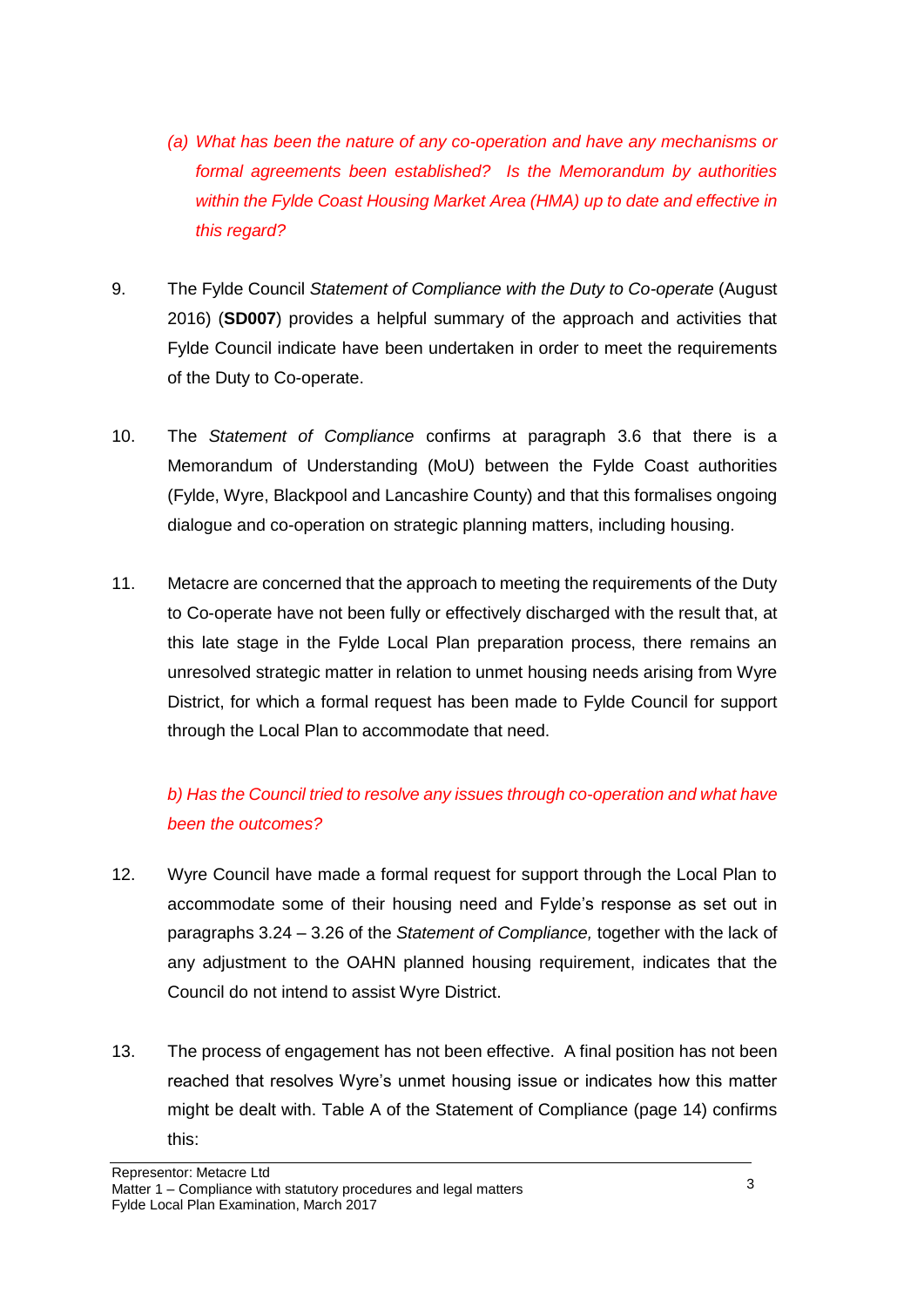*"In meeting its own housing requirement figure, Fylde is not able to accommodate any unmet need of neighbouring authorities if such a request is made".*

- 14. The outcome is that the Fylde Local Plan cannot identify the land and infrastructure required or say with any certainty what the full planned housing requirement for the area is and how this meets the needs within the context of the wider Housing Market Area.
- 15. There is no proposed monitor and manage approach nor is there a contingency mechanism to adjust housing requirements identified in the Fylde Local Plan. The proposed OAHN and planned requirement does not include any provision for unmet need arising, even as a broad figure that could be more precisely detailed in future as Wyre Council works with Fylde to identify a precise quantum.
- 16. The outcome is that the Local Plan cannot be said to represent a final, settled position upon which the Council can claim to meet the requirements of paragraphs 47 and 159 of the NPPF. There is a high level of uncertainty with respect to the appropriate future housing target given the unresolved unmet housing needs arising from Wyre District which is within the Fylde Coastal Housing Market Area. There is no mechanism within the Fylde Local Plan that would deal with this unmet need in future. This is a fundamental failing of the draft Local Plan and of Fylde Council to undertake effective co-operation leading to a final position in accordance with NPPF paragraph 181.

# *c) Is there robust evidence to support the co-operation activities that have taken place?*

17. National Planning Practice Guidance (PPG) confirms the importance of identifying actions resulting from the Duty to Co-operate, stating:

*"Local planning authorities and other public bodies must work together constructively from the outset of plan preparation to maximise the effectiveness of strategic planning policies. It is unlikely that this could be satisfied by*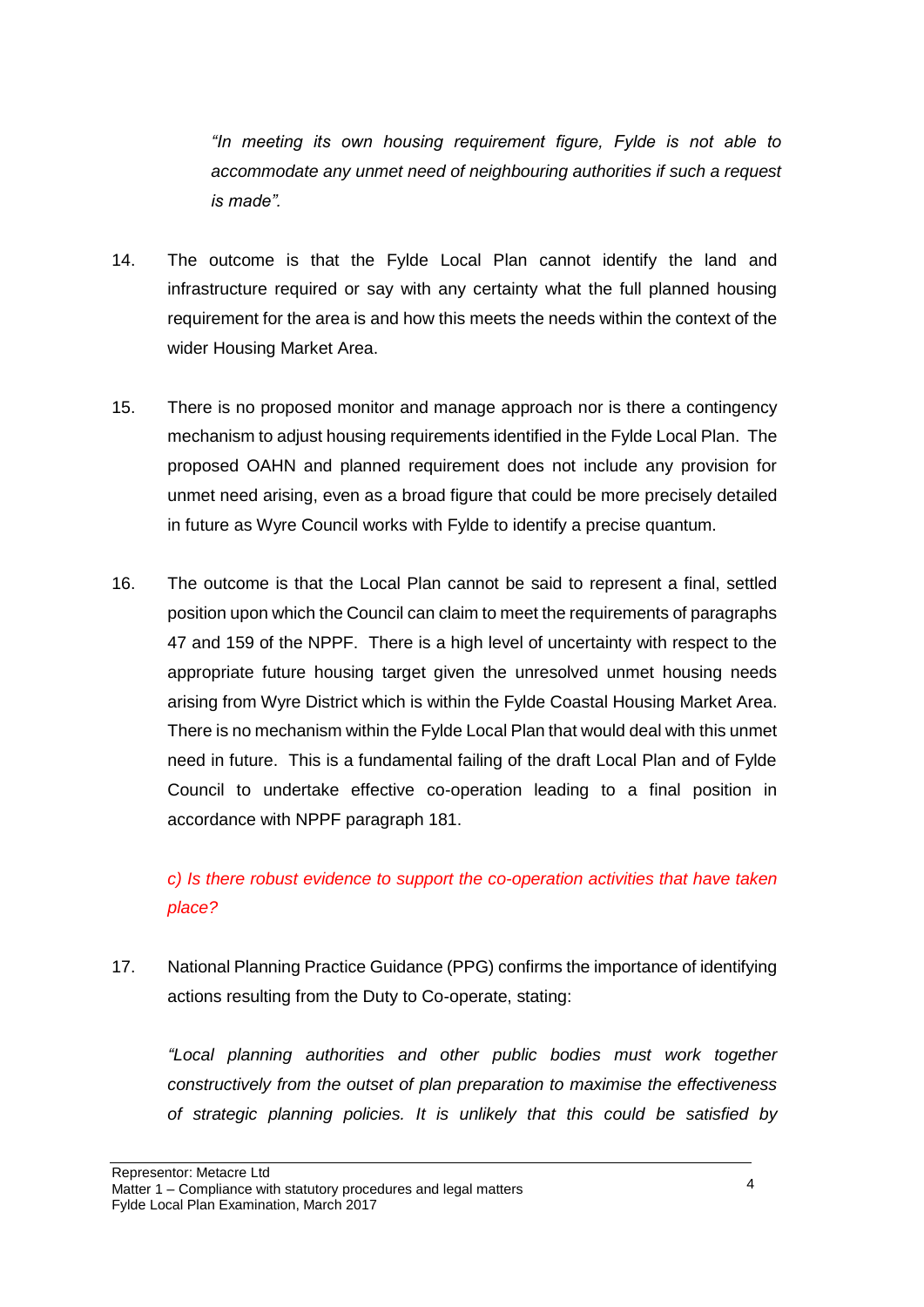*consultation alone. Local planning authorities that cannot demonstrate that they have complied with the duty will fail the independent examination process"* (ID 9-009)

*"Inspectors testing compliance with the duty at examination will assess the outcomes of the cooperation and not just whether local planning authorities have approached others"* (ID 9-010).

- 18. As already highlighted the Fylde Local Plan cannot identify the land and infrastructure required or say with any certainty what the full planned housing requirement for the area is and how this meets the needs within the context of the wider Housing Market Area. The proposed OAHN and planned requirement does not include any provision for unmet need arising. The Local Plan cannot be said to represent a final, settled position upon which the Council can claim to meet the requirements of paragraphs 47 and 159 of the NPPF. This is a fundamental failing of the draft Local Plan and of Fylde Council to undertake effective co-operation leading to a final position in accordance with NPPF paragraph 181.
- 19. Metacre therefore conclude that the Fylde Local Plan is deficient as its preparation has not complied with S33A of the *Planning and Compulsory Purchase Act* (2004). The Plan fails to accord with the requirements of the *National Planning Policy Framework* at paragraph 181.
- 20. The Plan as submitted is unlawful and unsound, and the only remedy is that it should be withdrawn and a new Plan prepared in a manner that ensures that Fylde fulfil the requirements of the Duty to Co-Operate.

#### **Question 3**

*In light of Wyre Borough Council's statement that they will be unable to meet their own objectively assessed housing need (OAN):*

#### *(a) What has been the nature of any cooperation in this regard?*

21. The *Statement of Compliance with the Duty to Co-operate* (August 2016) (**SD007**) provides a helpful summary of the approach and activities that Fylde Council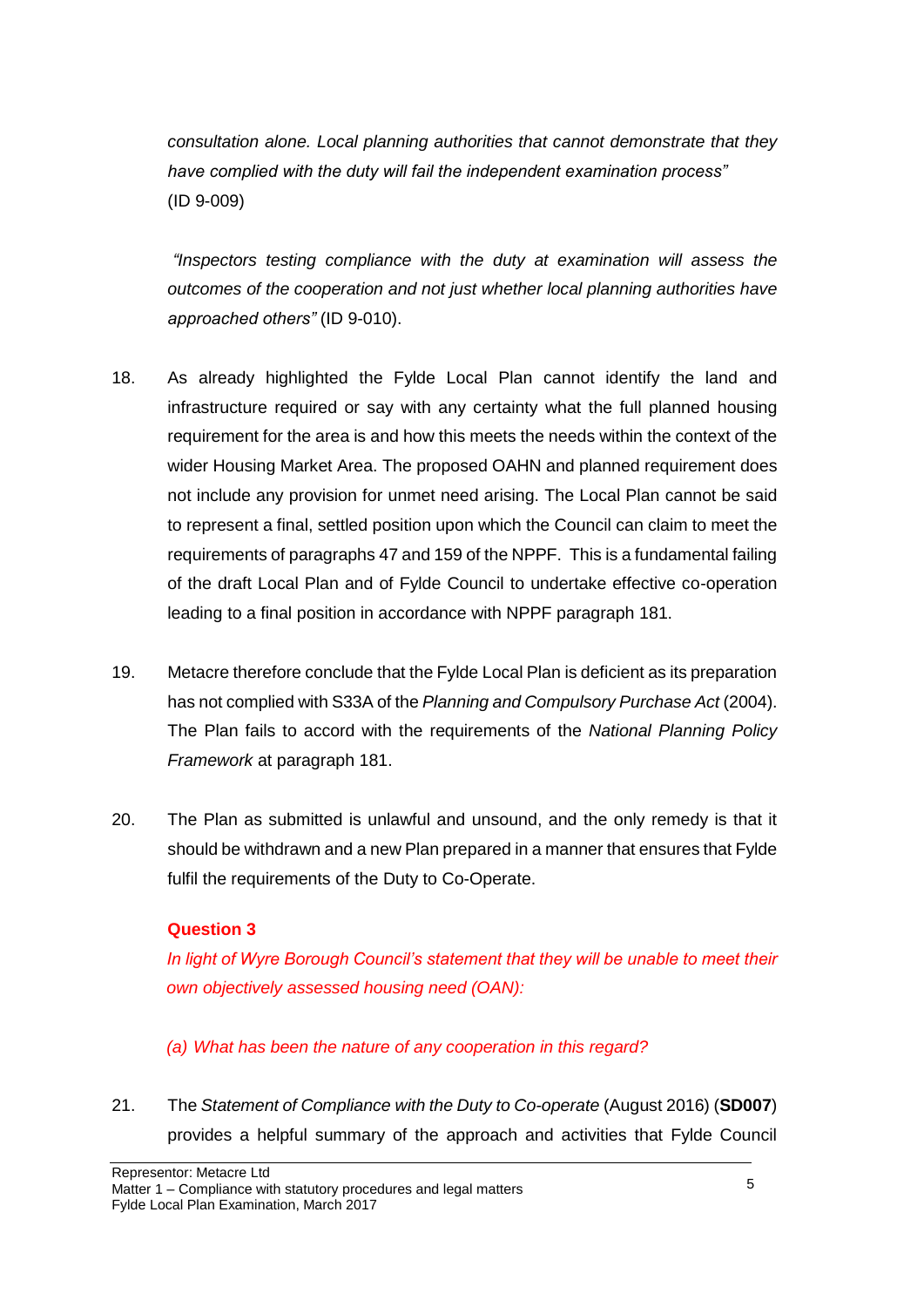indicate have been undertaken in order to meet the requirements of the Duty to Co-operate.

*(b) Has cooperation led to an agreed mechanism for the delivery of unmet housing needs within the HMA?*

- 22. The *Statement of Compliance* confirms at paragraph 3.6 that there is a Memorandum of Understanding (MoU) between the Fylde Coast authorities (Fylde, Wyre, Blackpool and Lancashire County) and that this formalises ongoing dialogue and co-operation on strategic planning matters, including housing.
- 23. At paragraph 3.22 3.26 inclusive, the *Statement of Compliance* deals with Wyre Borough's request of May 2016 to Fylde Council for help in meeting its objectively assessed housing need.
- 24. Wyre Council's formal request was not resolved, as confirmed in the *Statement of Compliance* in Table A at page 14.
- 25. Under the 'Impact on Neighbouring Authorities' table heading, the Council concludes that:

*"In meeting its own housing requirements figure, Fylde is not able to accommodate any unmet need of neighbouring authorities if such a request is made".*

- 26. The Council's *Response to Inspector's Initial Questions to the Council* (January 2017) (**EL1.001b**) reaffirms this position at page 5.
- 27. Paragraph 159 of the NPPF establishes that the objectively assessed housing need to be met includes that of the wider Housing Market Area within which the District is located.
- 28. The NPPF at paragraph 181 expects effective co-operation to meet the requirements of the Duty to Co-operate; i.e. that it secures an outcome: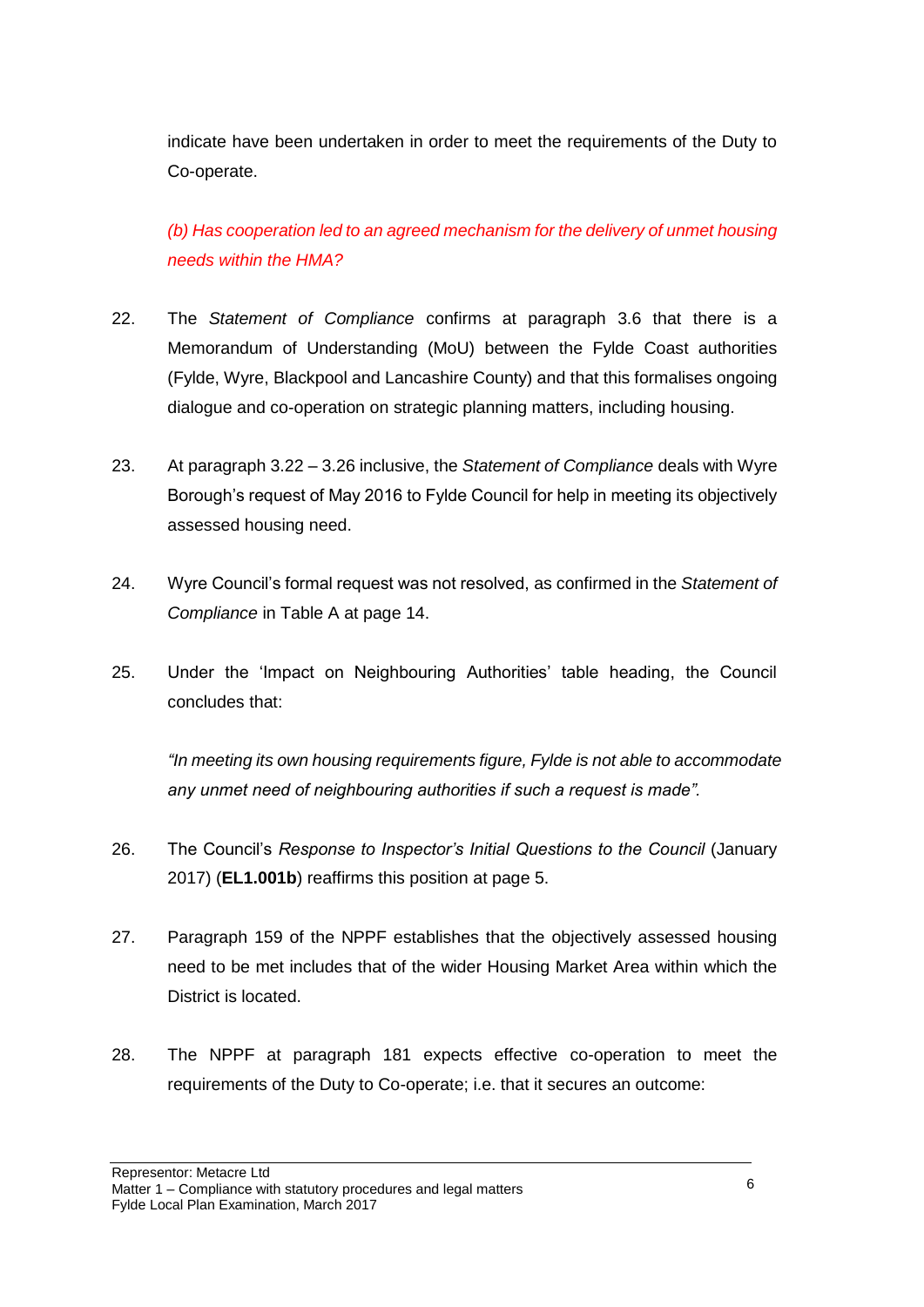*"Co-operation should be a continuous process of engagement from initial thinking through to implementation, resulting in a final position where plans are in place to provide the land and infrastructure necessary to support current and future levels of development"* [our emphasis].

29. It is clear from their request to Fylde Council that Wyre District anticipates that the Fylde Local Plan will accommodate unmet housing needs arising that they cannot meet in their own authority area. This position has not however been resolved between Fylde and Wyre and there is no definitive, practical arrangement in place across the Housing Market Area, or between the two local authorities to address un-met need. This is expanded upon below.

#### *c) In what way has this influenced the Plan?*

30. It is clear from paragraphs 3.24 – 3.26 of the *Statement of Compliance,* and the lack of any adjustment to the OAHN planned housing requirement, that Fylde do not intend to assist Wyre District. The process of engagement has not been effective. A final position has not been reached that resolves Wyre's unmet housing issue or indicates how this matter might be dealt with. Table A of the Statement of Compliance (page 14) confirms this:

*"In meeting its own housing requirement figure, Fylde is not able to accommodate any unmet need of neighbouring authorities if such a request is made".*

- 31. The outcome is that the Fylde Local Plan cannot identify the land and infrastructure required or say with any certainty what the full planned housing requirement for the area is and how this meets the needs within the context of the wider Housing Market Area.
- 32. There is no proposed monitor and manage approach nor is there a contingency mechanism to adjust housing requirements identified in the Fylde Local Plan. The proposed OAHN and planned requirement does not include any provision for unmet need arising, even as a broad figure that could be more precisely detailed in future as Wyre Council works with Fylde to identify a precise quantum.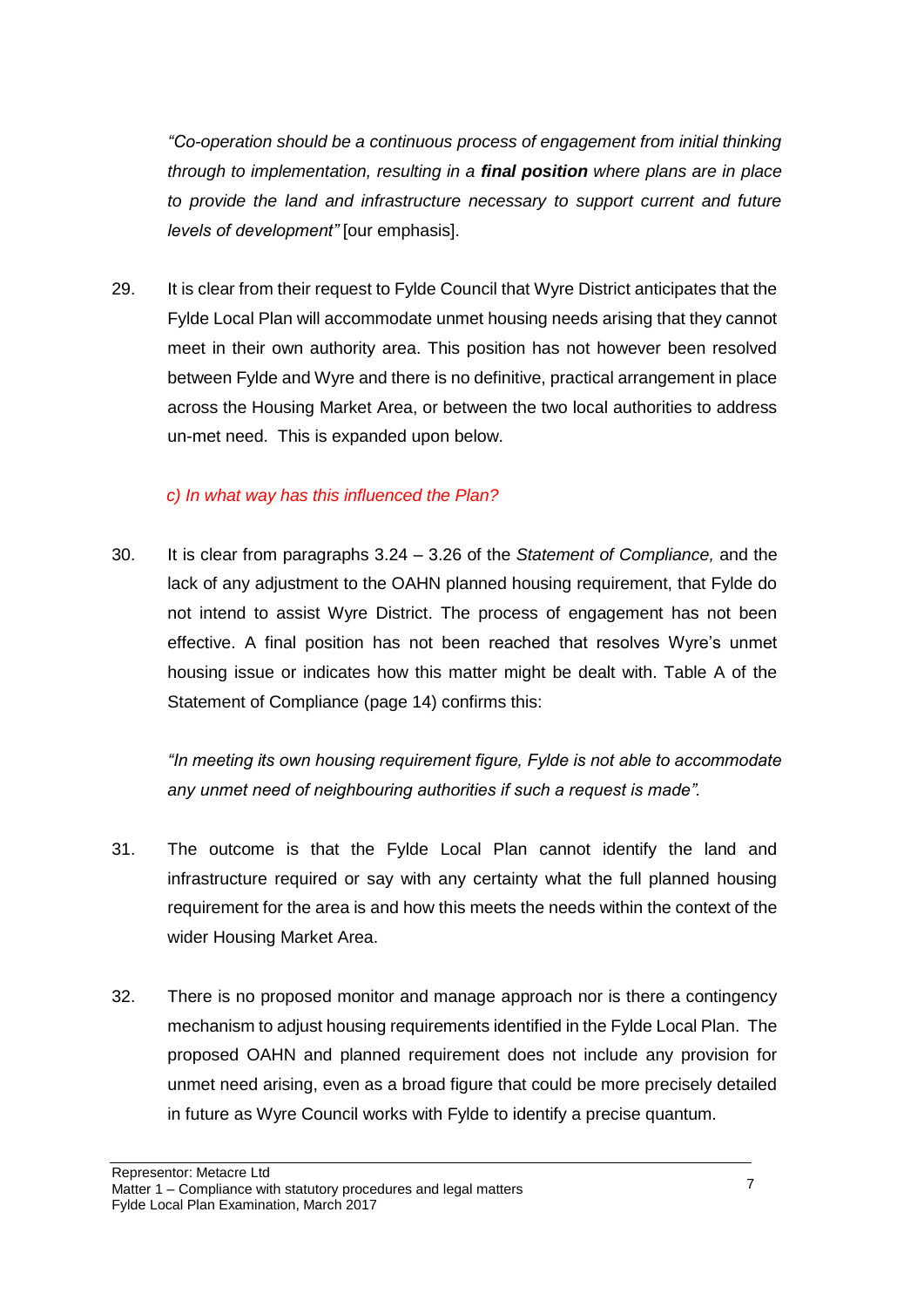33. The outcome is that the Local Plan cannot be said to represent a final, settled position upon which the Council can claim to meet the requirements of paragraphs 47 and 159 of the NPPF. There is a high level of uncertainty with respect to the appropriate future housing target given the unresolved unmet housing needs arising from Wyre District which is within the Fylde Coastal Housing Market Area. There is no mechanism within the Fylde Local Plan that would deal with this unmet need in future. This is a fundamental failing of the draft Local Plan and of Fylde Council to undertake effective co-operation leading to a final position in accordance with NPPF paragraph 181.

# *(d) Is there an obligation for Fylde Council to ensure that the objectively assessed need for the HMA as a whole is met?*

- 34. Paragraph 159 of the NPPF establishes that the objectively assessed housing need to be met includes that of the wider Housing Market Area within which the District is located.
- 35. Blackpool Council have recently adopted their Core Strategy and in paragraph 5.8 it states that the housing requirement figure was realistic having regard to longer term development trends; Blackpool's challenging viability issues; as well as the Borough's physical constraints in terms of a tightly drawn boundary and limited available development land. Fylde also acknowledge in the Local Plan at paragraph 9.11 that "*Blackpool's administrative area is characterised by a tightly constrained boundary"* resulting in Fylde needing to provide 14ha of employment land to meet Blackpool's requirements. Blackpool is therefore unlikely to be able to assist with regards to addressing any unmet housing need within the wider Housing Market Area.
- 36. Wyre Council have indicated that they are unlikely to meet their share of housing needs in full, which is evident from their request to Fylde for assistance.
- 37. Of the Fylde Coast authorities Fylde therefore has the greatest capacity to meet the needs of the HMA. If Fylde continue with their approach of adopting a housing requirement figure that disregards employment-led housing growth FOAN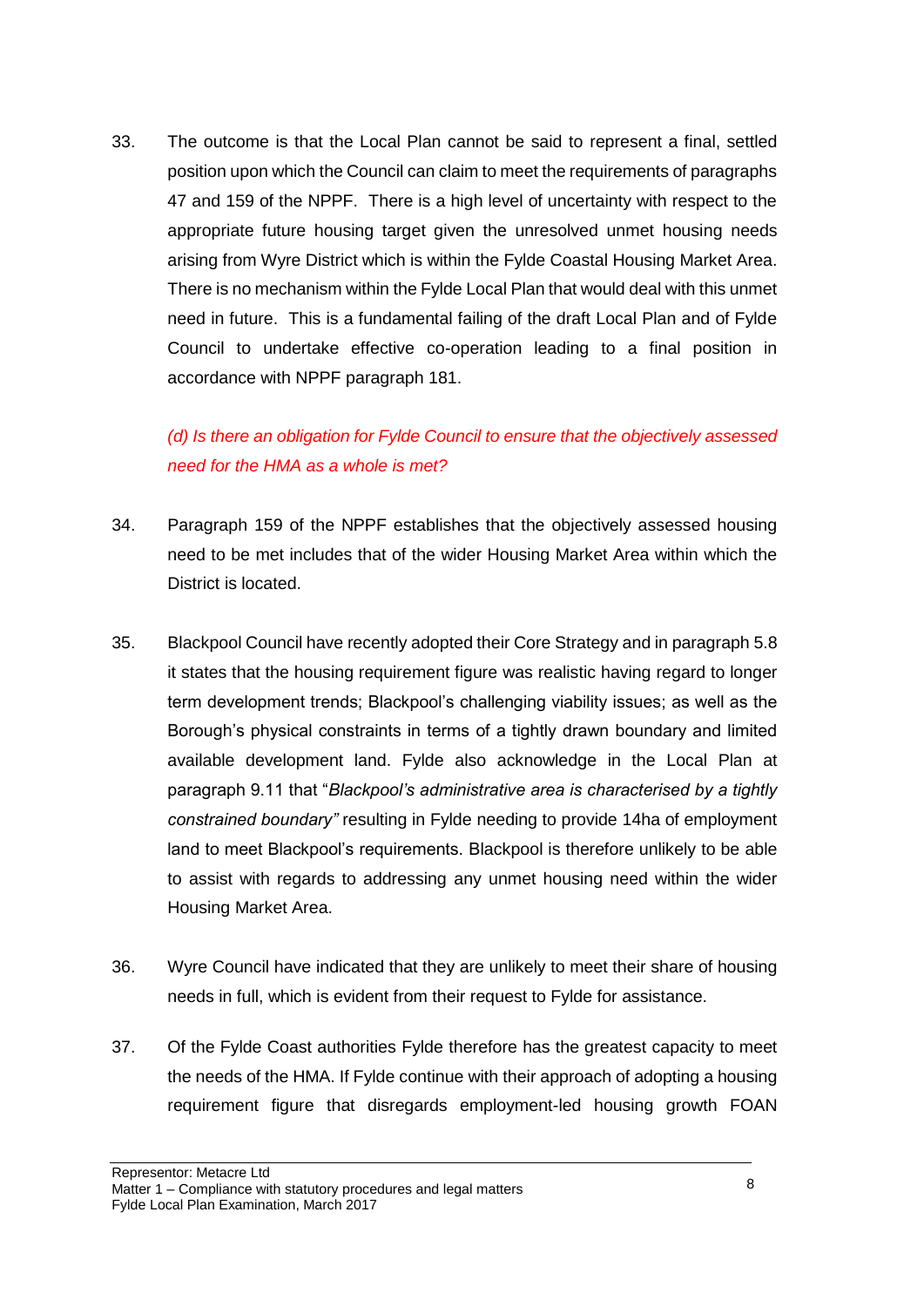scenarios and provides no assistance to Wyre, there could be significant housing under provision across the Fylde Coast housing market area.

*e) Should the Plan include a commitment to help meet any unmet housing needs or to review the Plan?* 

38. The NPPF at paragraph 181 expects effective co-operation to meet the requirements of the Duty to Co-operate; i.e. that it secures an outcome:

*"Co-operation should be a continuous process of engagement from initial thinking through to implementation, resulting in a final position where plans are in place to provide the land and infrastructure necessary to support current and future levels of development"* [our emphasis].

- 39. As highlighted there is no mechanism or approach to address unmet housing need in the Fylde Local Plan. The Council's *Response to Inspector's Initial Questions to the Council* is clear (page 5) that due to an unspecified unmet housing need, the amount may undermine progress of the Fylde Local Plan and could require a new or redrawn development strategy. The Council suggests that it simply review the request further once detailed and evidenced, which could be considered through a review of the Plan following its adoption.
- 40. Metacre considers that this is fundamentally flawed and wholly insufficient. The lack of a coherent and comprehensive approach simply leaves the conclusion of the actual housing requirement that the Fylde Local Plan should make provision for to another time after the Plan is adopted. There is therefore no certainty over the level of housing to be provided or what supporting infrastructure may be necessary.
- 41. It is not a positive planning approach as sought by the NPPF and does not address the deep-rooted unmet housing need issue within the Housing Market Area.
- 42. Furthermore, Metacre are concerned that contrary to their suggestion Fylde would not undertake a speedy review of the Local Plan to address unmet housing need. Fylde has a history of showing no urgency in updating its Local Plan despite there being a clear need to do so in order to address a significant housing shortfall.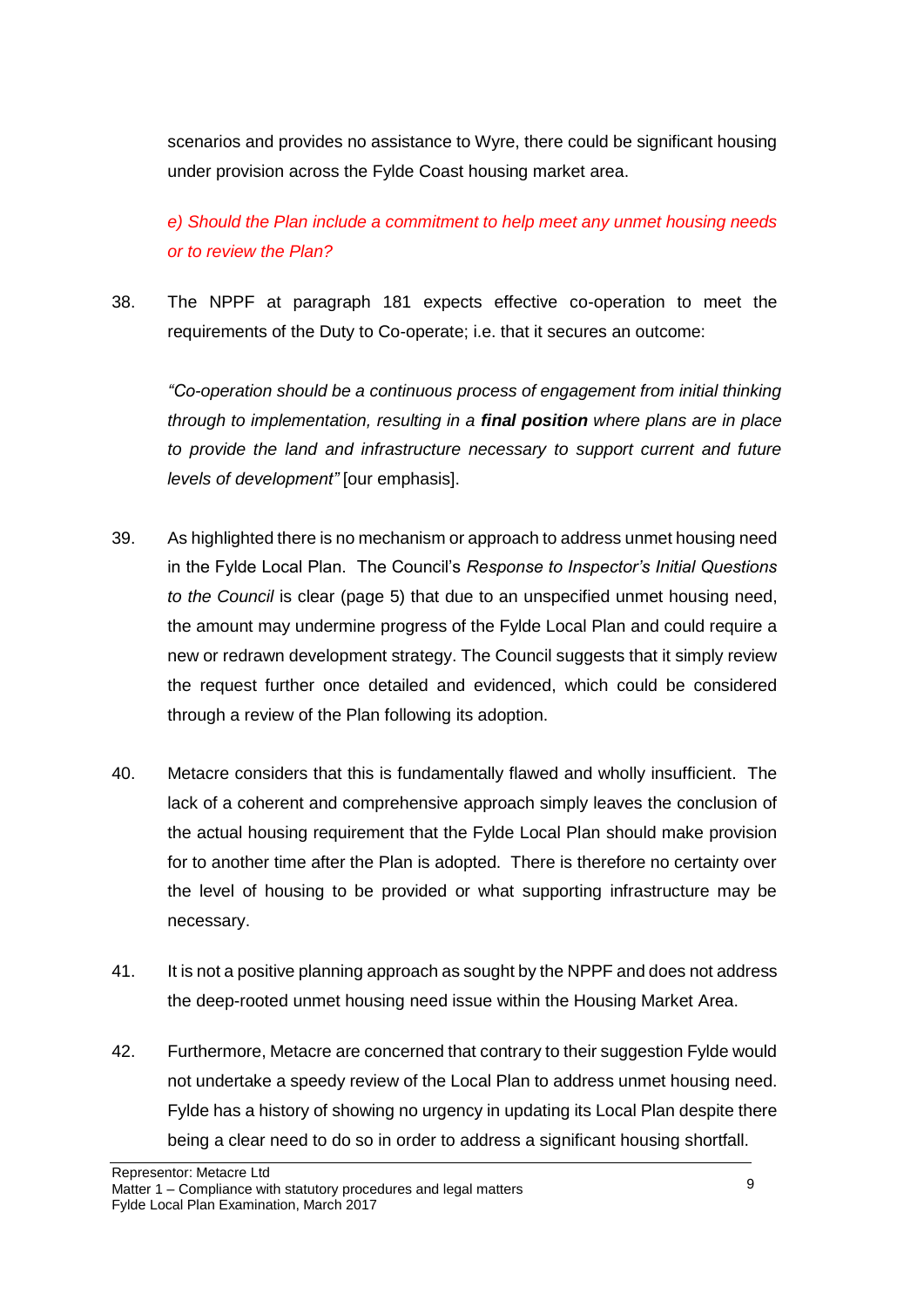- 43. The 1996-2006 Fylde Local Plan, which was adopted in May 2003, did not identify any housing allocations and the defined settlement limits were drawn in a restrictive manner, as the strategic housing requirement over the remaining plan period had already been met by existing commitments. The Council subsequently adopted the 2004-2016 Local Plan Alterations Review, which introduced an effective moratorium on new residential development.
- 44. The advent of the Regional Spatial Strategy for the North West (RSS) changed the position. The RSS identified a higher annual housing requirement for Fylde between 2003-2021, closer to the level prior to the introduction of the Joint Lancashire Structure Plan (JLSP). The JLSP had reduced Fylde's annual housing requirement by 45% compared to the previous Structure Plan.
- 45. Consequently the adopted Local Plan not only had no housing allocations or strategy in place to deliver the RSS housing requirement, with there being a complete reliance on windfall development, but the defined settlement boundaries had been drawn in a restrictive manner on the basis that new housing was to be strictly regulated*.*
- 46. Ever since the publication of the RSS it has been evident that significant edge of settlement greenfield development is required if the Borough's housing needs were to be delivered. This was the clear opinion of the Council's own Planning Policy Team. Indeed in a consultation response, dated August 2009, to an outline application for residential development on greenfield land on the edge of Kirkham/Wesham (application 08/1072 and now proposed allocation HSS8) the Council's policy team advised that:

*"…the settlement boundaries in the FBLP were set in circumstances where the development of further greenfield land was not envisaged. As such, having regard to the requirements of Policy L4 of the RSS and the results of the SHLAA, it is for all intents and purposes certain that some significant housing development will be required in Countryside Areas within the period to 2021. For this reason it may be concluded that the settlement boundaries as shown in the FBLP are out of date." (Appendix 2)*.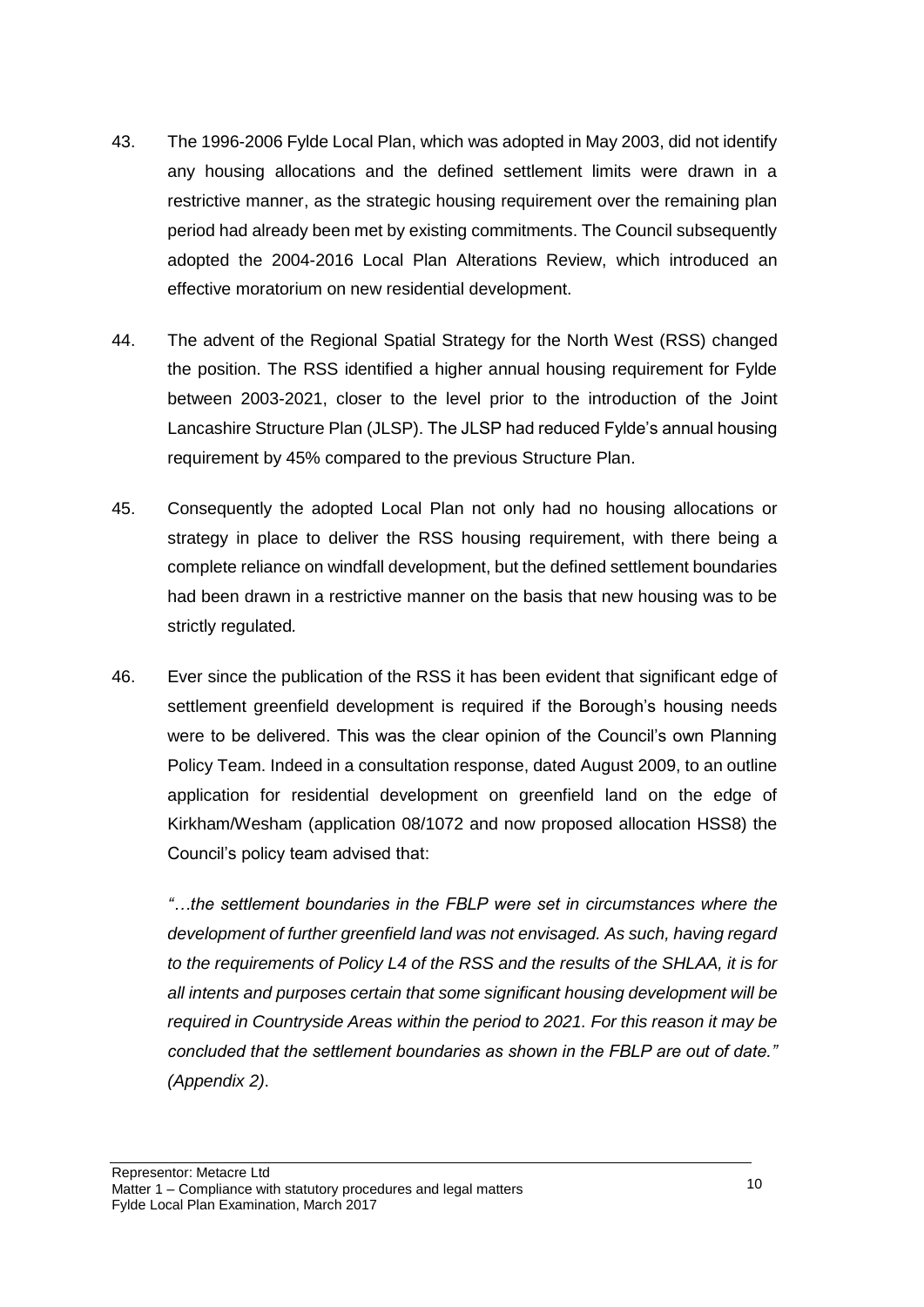47. This position has also been accepted in numerous s.78 appeals. For example the Inspector considering the recovered appeal for 1,150 dwellings at Queensway (now proposed allocation HSS1) confirmed back in 2012 that:

*"It is common ground that planning permissions beyond settlement boundaries will be required if the housing land shortfall is to be addressed in accordance with national guidance" (paragraph IR409 of the recommendation report* - *Appendix 3)*.

- 48. The Council have been acutely aware of the need to update their Local Plan, having publishing a Local Development Scheme in March 2007 suggesting that the production of a Core Strategy would commence in July 2007 and a site Allocations Policies DPD in July 2008 (Appendix 4).
- 49. The production of this replacement Development Plan has been incredibly slow given this commitment 10 years ago. This is despite having an adopted Local Plan which provides no strategy to deliver housing requirements, which is entirely reliant on windfall developments and has settlement boundaries drawn in a manner to restrict new development. This is also despite a continued failure to deliver the Borough's annual housing requirement, resulting in a continually rising housing shortfall. Given this history Metacre have no confidence that Fylde will review the Local Plan within a timescale where it would be able to address any unmet housing need.
- 50. The argument advanced by Fylde Council reflects a common issue affecting many local authorities in their approach to plan-making. However, the NPPF is clear in terms of the need to meet the objectively assessed housing requirements including unmet needs arising.
- 51. It is Metacre's conclusion that while there has been co-operation on housing matters through the SHMA process, this has not proved to be effective engagement as significant housing issues remain and there is no certainty when or how these might be resolved. In short, there is no final position reached between the two prescribed authorities.
- 52. Metacre conclude that: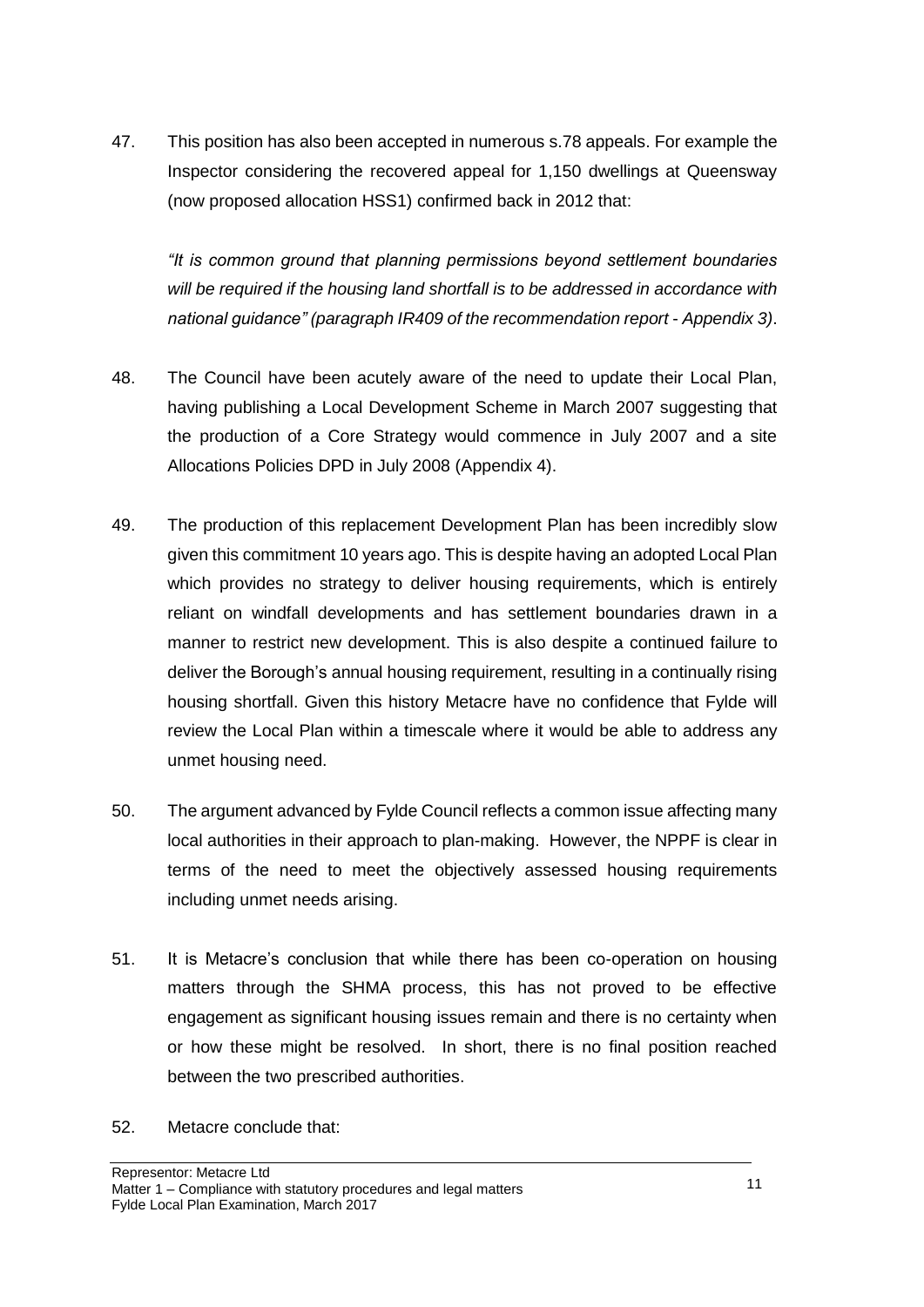- the Local Plan should include an upward adjustment to the OAHN planned housing requirement to ensure there is provision now for Wyre's un-met housing need. It is noted that Wyre does not have an explicit figure of unmet need yet, but it is wholly reasonable for the Fylde Local Plan to include a broad additional figure for spatial planning and apportionment purposes which can then be monitored and managed over the plan period accordingly. This approach offers a positive and proactive approach to help meet unmet housing needs and boost significantly the supply of housing; and
- the Local Plan should additionally include an explicit monitor, manage and contingency review approach for the future.
- 53. Without this upward adjustment to the OAHN planned requirement and the management mechanisms proposed, the Council's response to Wyre's request is insufficient to allow the draft Local Plan to be considered lawful or soundly based as it is not effective or justified.

#### Matter 1, Issue 2

**Has the Plan been positively prepared in accordance with other legal and procedural requirements?**

#### *Question 7*

*Does the sustainability appraisal (SA) adequately assess the environmental, social and economic effects of the Plan? In particular:*

*b) Does the SA adequately consider the likely significant effects of reasonable alternatives where these exist, including in respect of the scale of housing and employment provision and the balance between them?*

54. Metacre consider that the Local Plan's *Strategic Environmental Assessment and Sustainability Appraisal* (August 2016) (**SD004a-c**) is unclear with regards to whether the effects of a higher or lower overall OAHN housing target have been tested.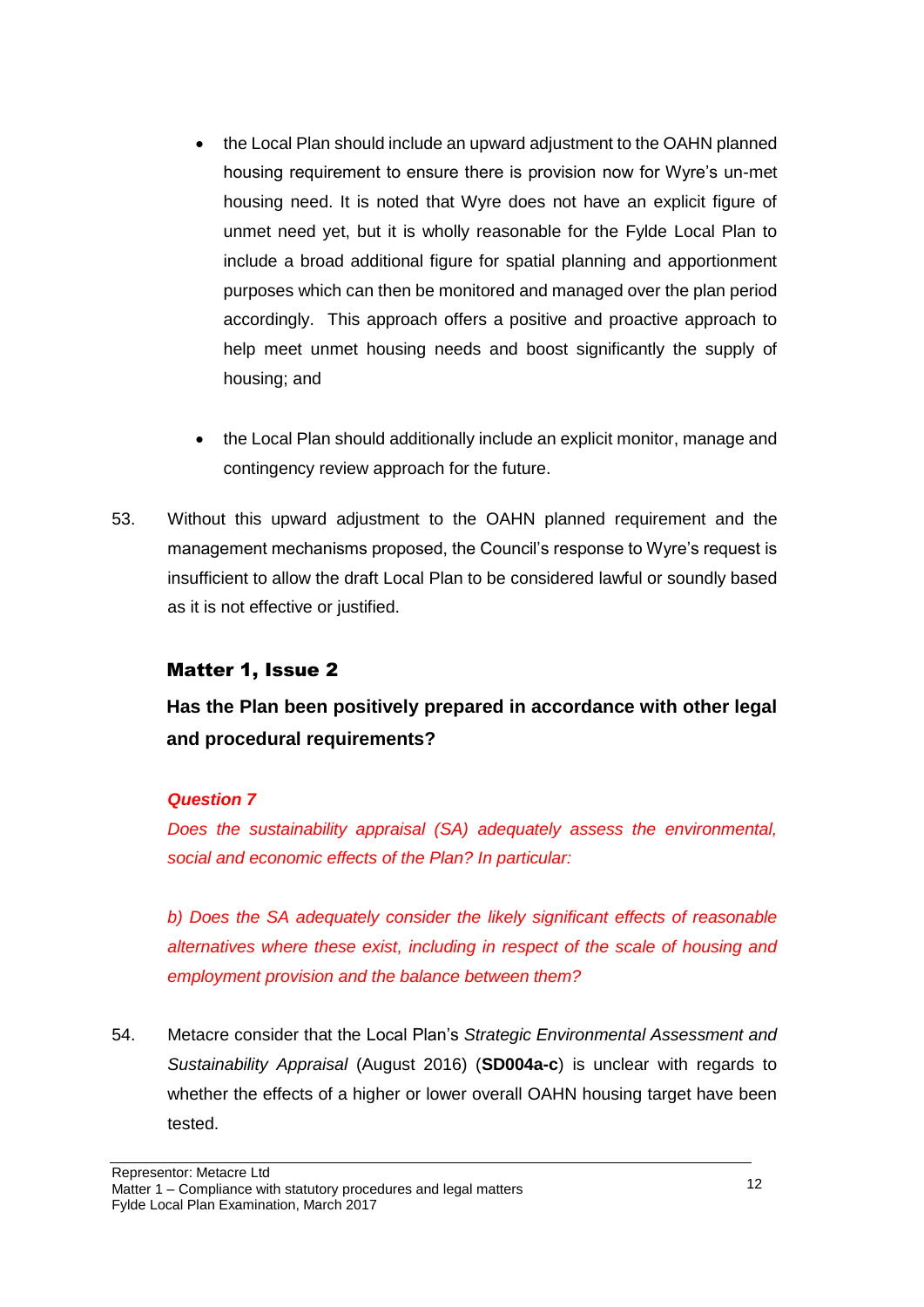# APPENDIX 1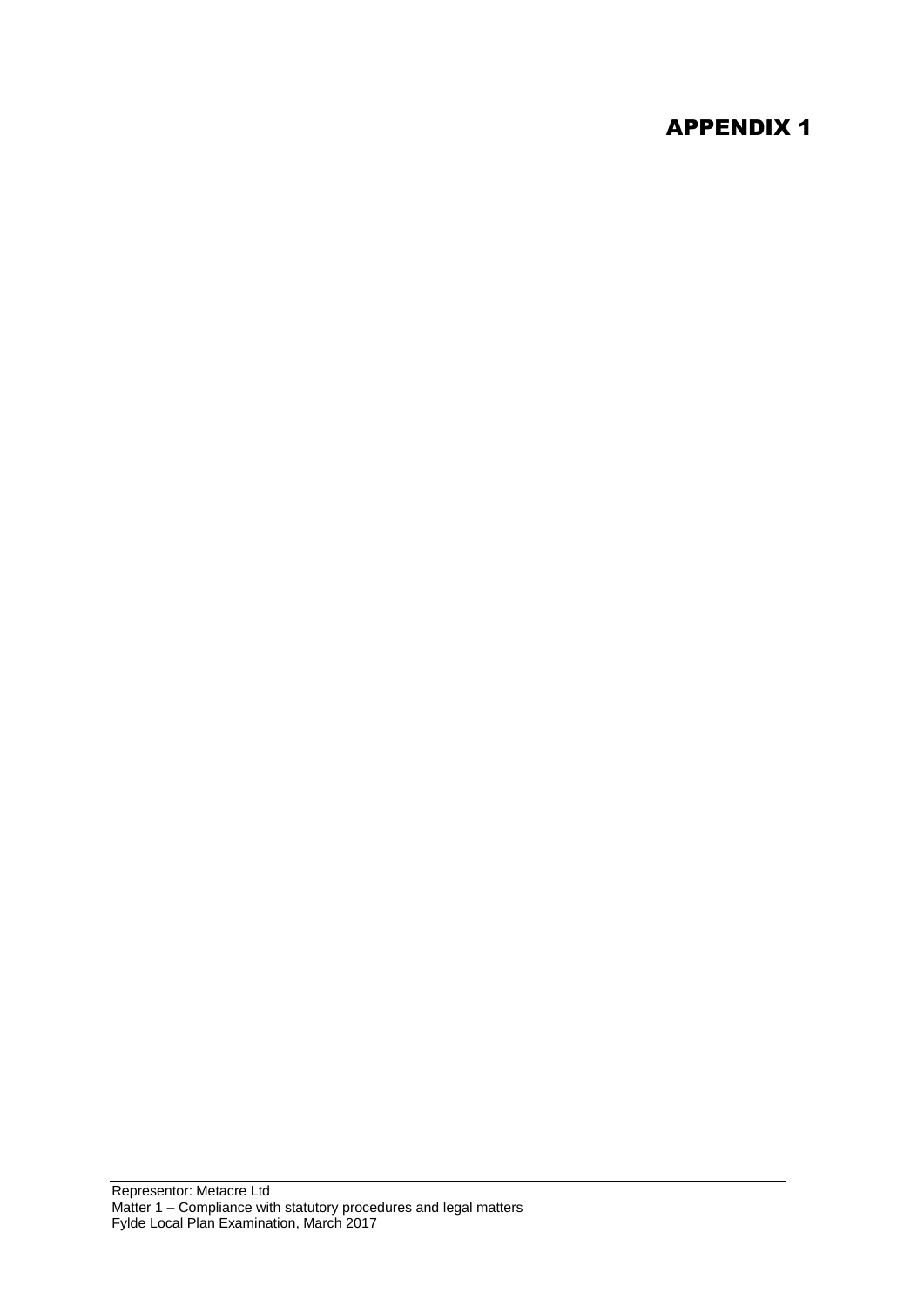#### **Annex**

#### **Examination of the Coventry Local Development Plan – Core Strategy Preliminary Hearing Session Concerning the Duty to Cooperate**

All references thus *[xx]* in this annex are to documents to be found on the Examination website.

#### *Introduction*

- 1. On the 13 December 2012 an exploratory meeting was held at which I set out my concerns about whether in the preparation of the Coventry Local Development Plan – Core Strategy (the Plan) Coventry City Council (the Council) had discharged its duty to cooperate as required by Section 33A of the Planning and Compulsory Purchase Act 2004 (the 2004 Act). A minute of the meeting has been published *[ExM2]* as have the Council's comments on these *[CCC5]*.
- 2. Following this meeting I wrote to the Council on 17 December 2012 confirming my reservations about whether the Council had discharged its duty to cooperate and setting out an agenda for a preliminary hearing session. *[IC6]*
- 3. Subsequently on the 1 February 2013 a preliminary hearing session was held to consider this matter further. Specifically the point at issue was whether the Council had engaged constructively, actively and on an ongoing basis with neighbouring local planning authorities on the strategic matter of the number of houses proposed in the Plan and in so doing had maximised the effectiveness of the plan making process?
- 4. There was no discussion at the preliminary hearing session about the soundness of the Plan. Discussions were limited to whether or not the Plan was lawful – the point being that if it were decided that the Council had not carried out its statutory duty to cooperate then there would be no remedy, the Plan would be unlawful and the Examination would proceed no further.

#### *Background*

- 5. Before considering the duty to cooperate further it is useful to set out the background to the Plan. The situation in Coventry is highly unusual, if not unique, in that the Council has withdrawn a Core Strategy that was found sound in 2010. That withdrawn Core Strategy made provision for some 33,500 dwellings (26,500 of which would have been in Coventry, 3,500 in Nuneaton and Bedworth and 3,500 in Warwick). The Plan, on the other hand, makes provision for 11,373 houses – a significant reduction in housing numbers.
- 6. The Council confirms that one major reason for this withdrawal was the collapse of the sub-regional agreement which underpinned the previous Core Strategy. This occurred when Nuneaton and Bedworth Borough Council withdrew from its commitment to accommodate 3,500 houses. In the Council's view this left it with an undeliverable plan.
- 7. A number of representors also point to the change in political control within the Council and the emergence of a clear political mandate that sites within the Green Belt would not be released for housing.
- 8. It is also relevant to note that the Plan only seeks to make provision for Coventry's own housing requirements while the withdrawn Core Strategy made provision for housing requirements originating in south Warwickshire,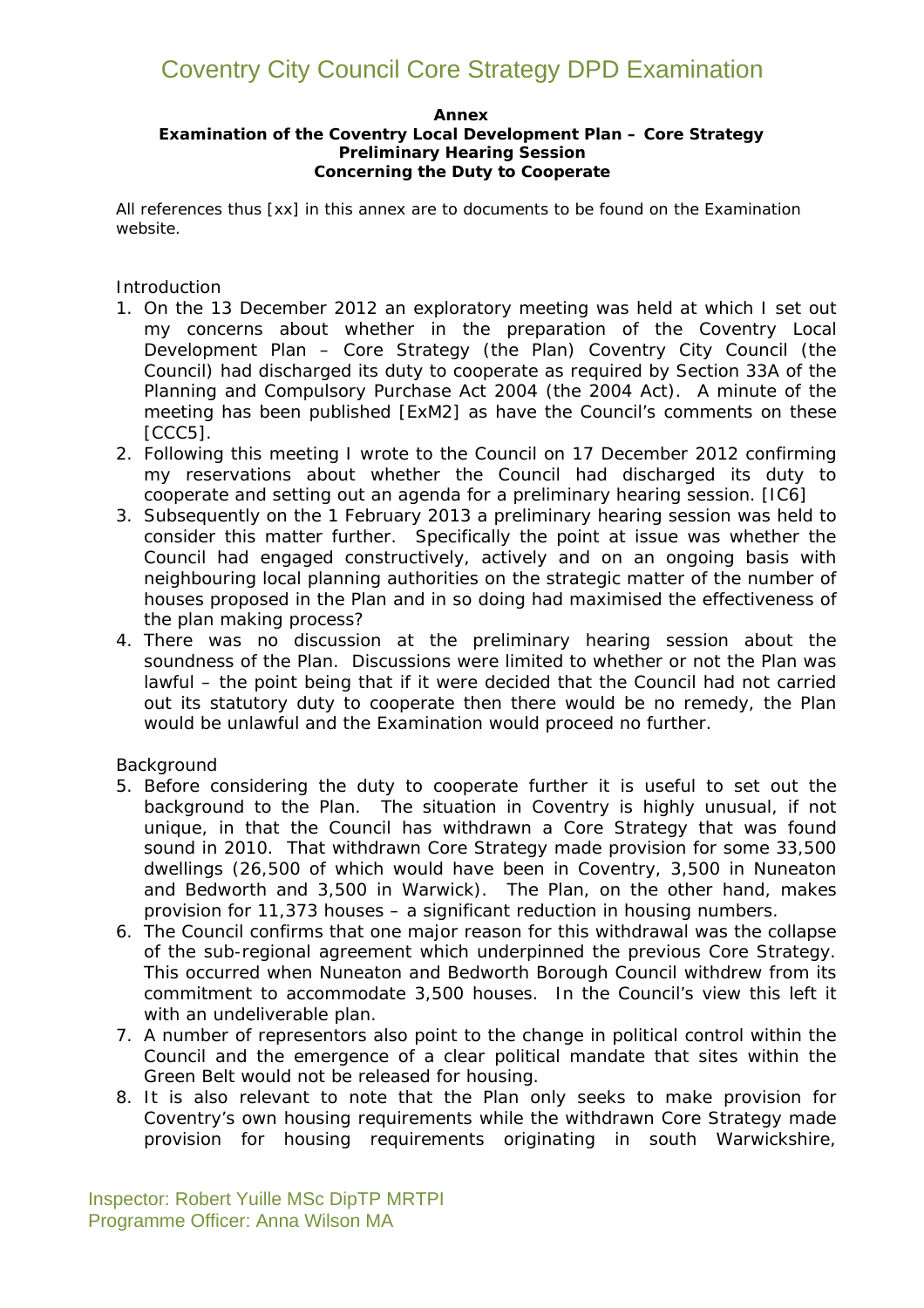particularly Warwick and Stratford. It is, however, unclear what role this has played in the reduced housing figures now being proposed.

#### *The Duty to Cooperate*

- 9. In paragraph 3.10 of the Plan the Council acknowledges that it has a duty to cooperate but goes on to state that "…*it is not yet clear what, when or how this can be demonstrated*..." While this statement has introduced an element of doubt into the minds of representors as to whether the Council understood the requirements of the duty to cooperate, the Council considers it simply acknowledges that this is an area that would benefit from appropriate guidance – a point also made in the Taylor Review.
- 10.In my view there is little to be gained from undertaking a forensic analysis of this sentence. It is more relevant to assess what the Council actually did in seeking to discharge its duty to cooperate and to consider this in the light of the advice that does exist, most notably in the National Planning Policy Framework (the Framework) paragraphs 178 to 181.
- 11.The Council's efforts to comply with the duty to cooperate are set out in its *Duty to Cooperate Topic Paper [CS22]* as amplified in its responses to my questions on this matter *[CCC1]*.
- 12.Broadly speaking the Council has sought to cooperate with local planning authorities in the metropolitan area through its involvement with *The Metropolitan Area's Duty to Cooperate and Finish Group* and to cooperate with local planning authorities in Warwickshire through its membership of *The Coventry, Solihull, Warwickshire Association of Planning Officers.*

#### *Cooperation within the Metropolitan Area*

- 13.*The Metropolitan Area's Duty to Cooperate and Finish Group* produced a document entitled *The Strategic Policy Framework for the West Midlands* but this has nothing direct or specific to say about housing numbers in the Plan. Nonetheless, relatively late in the process of preparing the Plan, one of the members of this group, Birmingham City Council, made representations to the effect that the Council had not met its objectively assessed need for housing or explained how any shortfall would be accommodated. It was concerned that this could have knock on implications for Birmingham and other local planning authorities. This was not a matter on which the Council and Birmingham City Council were able to reach agreement.
- 14.However, while this sends a signal that cooperation on the matter of housing requirements had not been entirely constructive – a matter I will return to – the nub of the dispute between the two Councils is whether Coventry had taken the 'right' approach to assessing its housing requirements and this is not an issue of lawfulness but rather an issue of soundness.

#### *Cooperation within Warwickshire*

15.The *Coventry, Solihull, Warwickshire Association of Planning Officers* has produced a *Draft Statement of Common Ground and Cooperation for the Coventry, Solihull and Warwickshire Sub-Region (SOCG).* This has been signed by the Chief Executive Officers of the Warwickshire Councils and endorsed by members of the Council and of North Warwickshire District Council. The intention is that it will also be endorsed by the members of other Warwickshire Councils. Solihull Metropolitan Borough Council did not participate in drawing up this statement and will not sign it.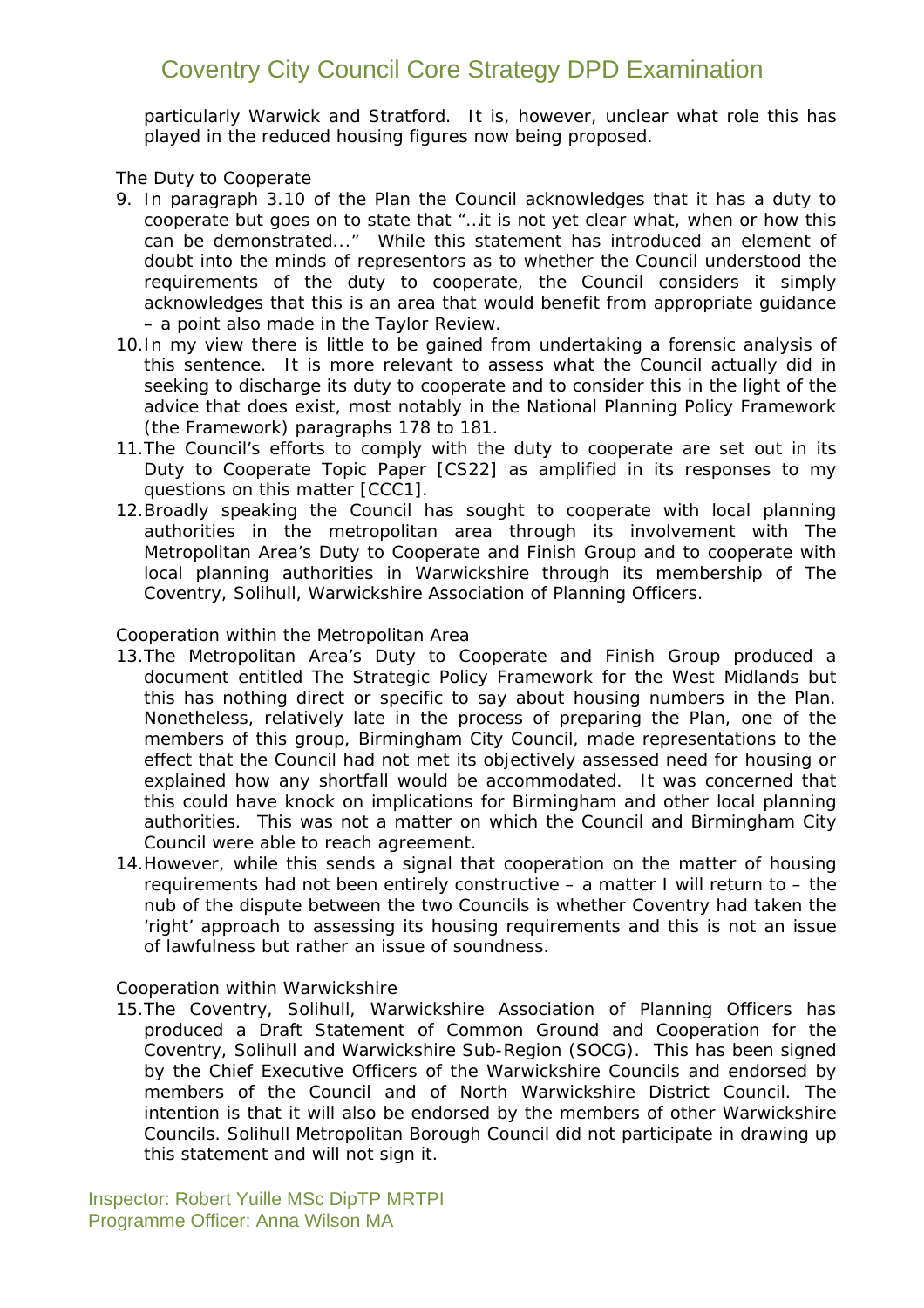- 16.One of the members of this group, Nuneaton and Bedworth Borough Council, has made representations on the Plan questioning whether Coventry is proposing to meet its long term housing requirements and expressing concern over the implications of it not doing so. Once again, however, this is a situation where the nub of the disagreement between the Councils relates to whether Coventry had taken the 'right' approach to assessing its housing requirements and this is a matter of soundness not of lawfulness.
- 17.However, as with the representations from Birmingham City Council, it does send a message that cooperation in this matter has not been entirely constructive. Indeed Nuneaton and Bedworth are of the opinion that while the SOCG identifies matters of cross boundary interest it does not resolve them.

#### *The SOCG*

- 18.It is necessary, therefore, to look in more detail at what the SOCG says. Under the sub heading '*Level of Housing Provision*' four points are made in this document. Firstly paragraph 4.1 states that although there is no sub-regional Strategic Housing Market Assessment (SHMA) there is broad consistency between the methodologies and assumptions used in individual SHMAs.
- 19.Secondly, paragraph 4.2 states that the current interpretation of evidence shows that all member authorities are capable of meeting their housing requirements within their borders and there is no requirement for any local authority to meet any part of its housing requirements in another area.
- 20.Thirdly, paragraph 4.3 states that local planning authorities in the sub-region will continue to plan to accommodate their own needs. This is, I note, different to the situation which prevailed with the previous Core Strategy where Coventry was accommodating housing requirements originating in the south of the County.
- 21.Fourthly, paragraph 4.3 states that if an authority cannot accommodate its own needs (because an increased housing requirement and because of strong evidence of constraints on the provision of housing sites within its boundaries) then, and only then, would the shortfall be addressed through discussions with neighbouring authorities within and beyond the sub-region.
- 22.Dealing with these points in reverse order. In my view the mechanism for dealing with any shortfall in housing provision amounts to no more than an agreement to seek to agree in the future. It simply says that, if it arises, a shortfall will be discussed with neighbouring authorities but there is no commitment from those authorities to assist in remedying the shortfall.
- 23.As to the statement that local planning authorities will continue to plan for their own needs, the significance of this depends to a degree on the consistency of the evidence which demonstrates that they can accommodate their own needs. This in turn, when we are discussing housing, depends to a considerable extent on the robustness of the statement that there is broad consistency between the methodologies and assumptions used in individual SHMAs.
- 24.The Coventry SHMA *[CSH2]* that will be discussed further below is a comprehensive document which examines a wide range of factors which influence the need and demand for market and affordable housing. It is neither necessary nor appropriate at this time to discuss the content of this document in detail, it is sufficient to note that, as with many such documents, it contains various population projections and the housing figures that emerge depend on the projection selected.
- 25.In the Coventry SHMA an economic led projection based on a forecast of employment growth derived from the West Midlands Integrated Policy Model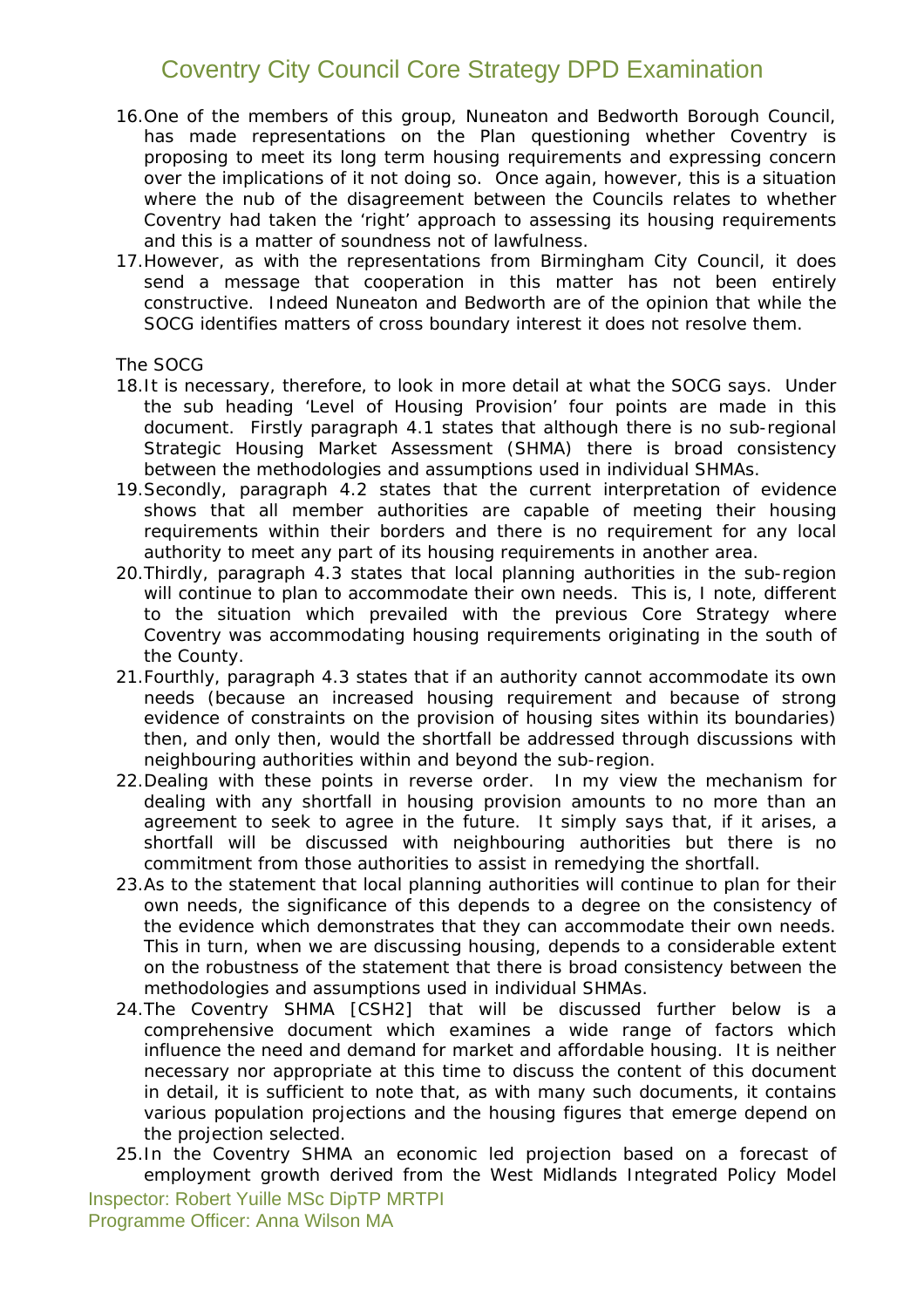was selected as providing the most appropriate basis for Coventry's future housing requirements. This projection produced the second lowest population figure of all the alternative projections considered and is presumably the basis for the reference on page 13 of the Coventry SHMA to it '*taking a more cautious*  approach to future housing provision in the City than indicated by recent *population trends…*'.

- 26.This is not the place to discuss the rights and wrongs of this approach. However, Coventry forms part of a sub-regional housing market area including not only Coventry itself but also Nuneaton & Bedworth Borough Council, Rugby Borough Council and Warwick District Council. It is, therefore, relevant to explore whether the SHMAs relied on by those other councils base their recommended housing figures on the West Midlands Integrated Policy Model.
- 27.Rugby Borough Council, which has an adopted Core Strategy, did not use this model, its housing figures are derived from 2004/6 household projections. Nuneaton and Bedworth Borough Council is not using this model. It has commissioned a different economic model - how different it is has yet to be established - which will feed into a joint SHMA that it proposes to prepare with Rugby Borough Council and North Warwickshire District Council.
- 28.Warwick District Council, which now shares Group Manager of Planning and Building Control/Head of Development Services with the Council, prepared a SHMA using the same consultants as the Council. The housing figures which emerged from this were derived from population projections and not from the West Midlands Integrated Policy Model, although that model was the basis for one of the projections in the SHMA. Since then further work has been commissioned in connection with a major planning application proposing up to 14,000 jobs and this work does make use of the West Midlands Integrated Policy Model. Warwick District Council is now looking afresh at the evidence base for its plan with a view to incorporating this evidence.
- 29.It is not possible from this to conclude with any certainty that there was broad consistency between the methodologies and assumptions used in individual SHMAs when the SOCG was drawn up or that there is now. At best the situation can be described as fluid with one council moving towards taking an approach that is consistent with Coventry's while others are apparently not.
- 30.This is significant because the lack of broad consistency in the way housing need is being calculated between the various local planning authorities in the Coventry housing market area calls into question the statement that they are all capable of meeting their housing requirements within their borders and that consequently there is no requirement for any local authority to meet any part of its housing requirements in another area.
- 31.It also makes it difficult to judge whether the full and objectively assessed need for market and affordable housing in the housing market area is being met as paragraph 47 of the Framework makes clear should be done.
- 32.The Council considers this paragraph to be ambiguous. They ask whether it means Coventry should meet the whole needs of the housing market area, or should it set housing targets for its neighbours or does it mean that it should use the best available evidence to identify the needs for market and affordable housing?
- 33.To my mind this ambiguity falls away if the need for market and affordable housing has been consistently assessed, for example by way of a joint SHMA. In order to consider the question of a joint SHMA it is necessary to look in more detail at the background to the preparation of the Coventry SHMA.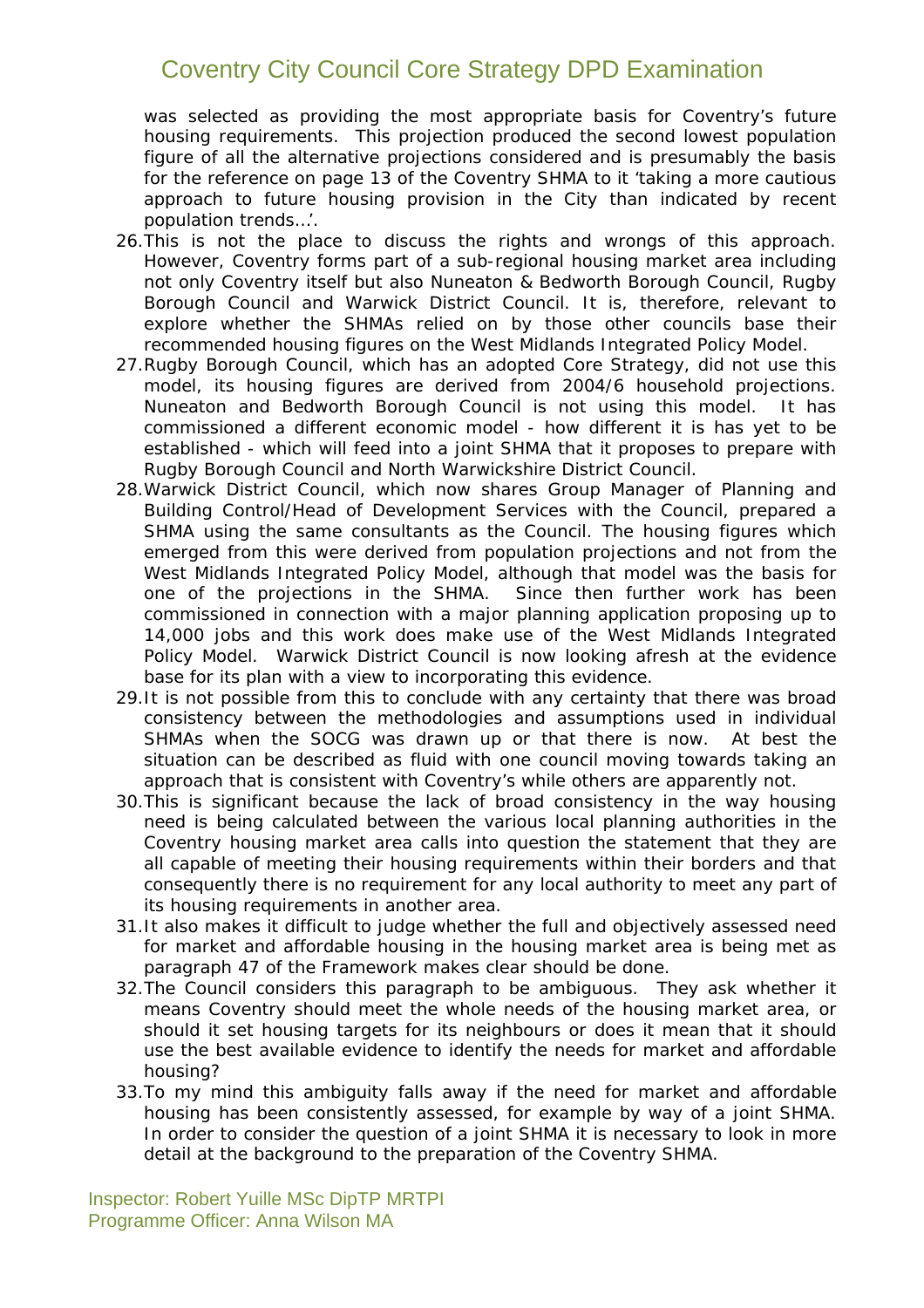#### *Coventry SHMA*

- 34.As has already been established the housing market area for Coventry crosses local authority boundaries.
- 35.Clearly the Council was aware of the benefits of a joint SHMA because in March 2011 it initiated discussions with neighbouring councils with a view to undertaking just such an exercise. This did not prove possible. North Warwickshire District Council, Rugby Borough Council and Warwick District Council confirmed that they were too far advanced in their work to take part in a joint SHMA. Nuneaton and Bedworth Borough Council did not make a definite response but has subsequently stated that the approach was made to its Housing Department and its Planning Department did not know about the Coventry SHMA until it had been commissioned.
- 36.Consequently Coventry prepared its own SHMA which, as it acknowledges at paragraph 2.60 of Housing Topic Paper *[CS24],* does not consider wider housing needs or requirements.
- 37.It is relevant to note that this approach to neighbouring local planning authorities took place before the duty to cooperate came into force in November 2011 and before the publication of the Framework in March 2012 paragraph 159 of which specifically states that, where housing market areas cross administrative boundaries, local planning authorities should work with neighbouring authorities in preparing a SHMA to assess their full housing needs.
- 38.While the Council accepts at paragraph 2.60 of the Housing Topic Paper that the SHMA '…*could be considered to lack some cooperation with Para 159*…', it did not treat the introduction of the duty to cooperate or the publication of the Framework as a prompt to renew its efforts to produce a joint SHMA.
- 39.The Council is of the view that the use of the word 'should' in paragraph 159 implies that it will not always be possible to produce a joint SHMA. Respondents point out that paragraph 159 also states that local planning authorities 'should' have a clear understanding of housing needs in their area and it would be a nonsense to interpret this as meaning that there may be circumstances in which this is not possible.
- 40.However, whatever the merits of these arguments, there are a number of reasons why the production of a joint SHMA is particularly important in this instance.
- 41.Firstly, reference has previously been made to the breakdown in the subregional agreement that underpinned the withdrawn Core Strategy. While such a breakdown will not have created particularly fertile ground for cooperation it should, paradoxically, have emphasised the critical importance of effective cooperation in assessing housing needs.
- 42.Secondly, during the preparation of the SHMA it will also have become apparent that the assessment of housing need that was emerging (11,373 dwellings) was significantly different to that in the withdrawn Core Strategy (33,500 dwellings, 26,500 of which would have been in Coventry, 3,500 in Nuneaton and Bedworth and 3,500 in Warwick) – a Core Strategy which had recently been found sound. Such an abrupt change in approach towards housing provision could, on the face of it, have an effect on neighbouring local planning authorities in the housing market area and is another reason why further consideration should have been given to cooperating with them to ensure a consistent approach to the assessment of housing need.
- 43.Thirdly, it will also have become apparent during the preparation of the SHMA that the emerging assessment of housing need, unlike those of neighbouring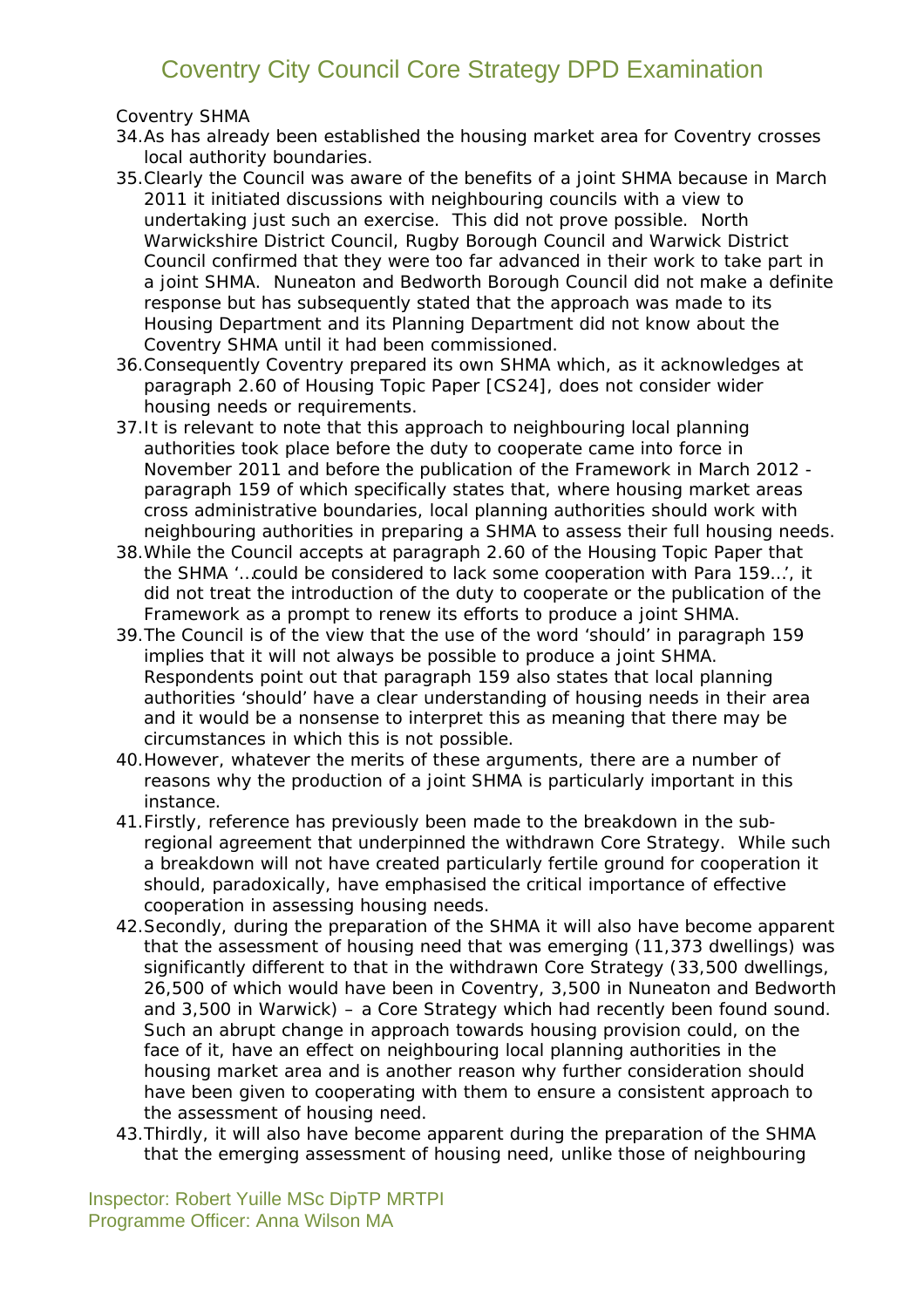local planning authorities, was well below that of the Phase II Review of Regional Strategy for the West Midlands.

- 44.Phase II is not, however part of the development plan and there is no reason in principle why its assessments of housing need should not be replaced by more up to date local assessments. They do, however, provide a useful point of comparison which gives some indication that housing needs may not be being assessed in a consistent way across the housing market area. The preparation of a joint SHMA would have avoided such an apparent anomaly.
- 45.Fourthly, it is also the case that two neighbouring Councils (Birmingham City Council and Nuneaton and Bedworth Borough Council –the latter being in the same housing market area as Coventry) have expressed concern about the Council's apparent under provision of housing and the effects that this would have on them. This is another indication of the merits of producing a joint SHMA in which a common approach to the assessment of housing need would be considered and agreed.

#### *Conclusions*

- 46.The duty to cooperate plays a critical role in the planning process. It is the mechanism for ensuring that, to use the words of paragraph 179 of the Framework,"…*strategic priorities across local boundaries are properly coordinated and clearly reflected in individual Local Plans.*" The importance of this role is emphasised by the severity of the sanctions which apply if this duty is not discharged - in other words the Plan would be found unlawful and there would be no remedy for this.
- 47.In this instance the Council accepts that the level of housing provision is a strategic priority planning issue that crosses local boundaries. However, it has not collaborated with its neighbours to produce a joint SHMA for the housing market area even though paragraph 159 of the Framework says it should and even though there are a number of factors, enumerated above, which point to the desirability of it doing so. It cannot, therefore, be established that the needs of the housing market area have been considered in the round.
- 48.In seeking to demonstrate that it has complied with the duty to cooperate the Council lays emphasis on the SOCG which it has signed along with neighbouring authorities. However, as far as the Coventry housing market area is concerned, the significance of this SOCG is undermined by the absence of a joint SHMA - a crucial piece of evidence in understanding the housing needs of the area - and uncertainty as to whether individual SHMAs have used broadly consistent methodologies and assumptions.
- 49.This in turn undermines the statement, insofar as it relates to the Coventry housing market area, that each council can meet its own housing need within its own area. Finally the mechanism for dealing with any shortfall, should one arise, is no more than an agreement to seek to agree in the future.
- 50.These factors significantly reduce the overall substance of the SOCG in as far as it relates to the Coventry housing market area. I share the view expressed by Nuneaton and Bedworth Borough Council that while the SOCG identifies matters of cross boundary interest it does not resolve them
- 51.As the Council points out, cooperation is not a one way street and it would have been open to its neighbours to take more of an initiative in cooperating with Coventry. It notes, in particular, that Nuneaton and Bedworth Borough Council has, it considers, declined an invitation to prepare a joint SHMA and then objected on the basis that a joint SHMA has not been prepared.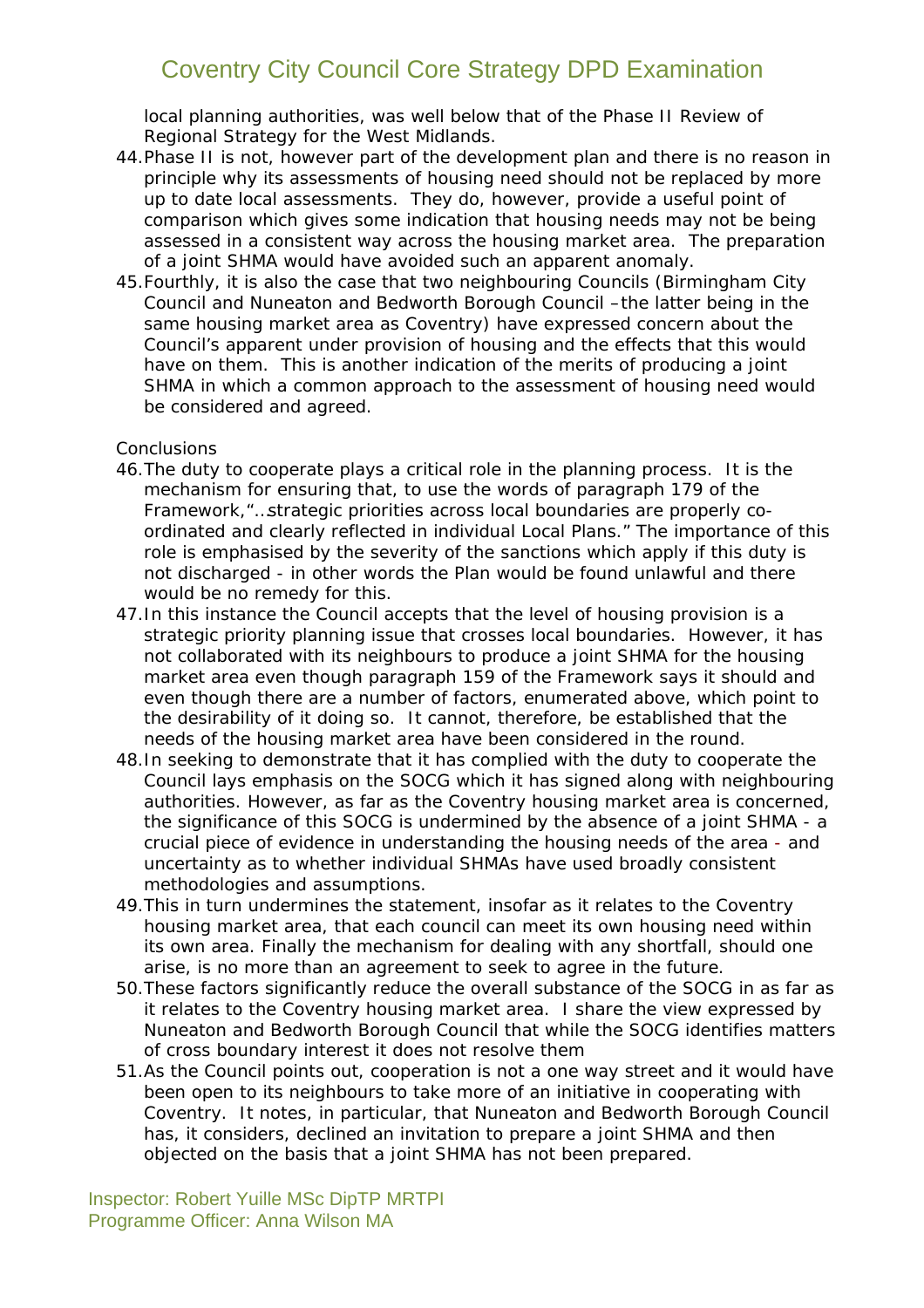- 52.But it is the Council and not its neighbours that has submitted its plan for examination and it is the Council not its neighbours that is required to demonstrate that it has discharged its duty to cooperate.
- 53.It is clear from the evidence that it has not ignored the duty to cooperate and it has actively sought to discharge that duty on an ongoing basis. However, that is not the end of the story. Section 33A of the 2004 Act also requires the Council to engage constructively with its neighbours. The evidence does not show that cooperation between Coventry and its neighbouring councils has been constructive, as required by the 2004 Act, or effective as is expected by paragraph 181 of the Framework.
- 54.I conclude, therefore, that the Plan does not meet the legal requirements of the 2004 Act in that the Council has not engaged constructively with neighbouring local planning authorities on the strategic matter of the number of houses proposed in the Plan and consequently it has not sought to maximise the effectiveness of the plan making process.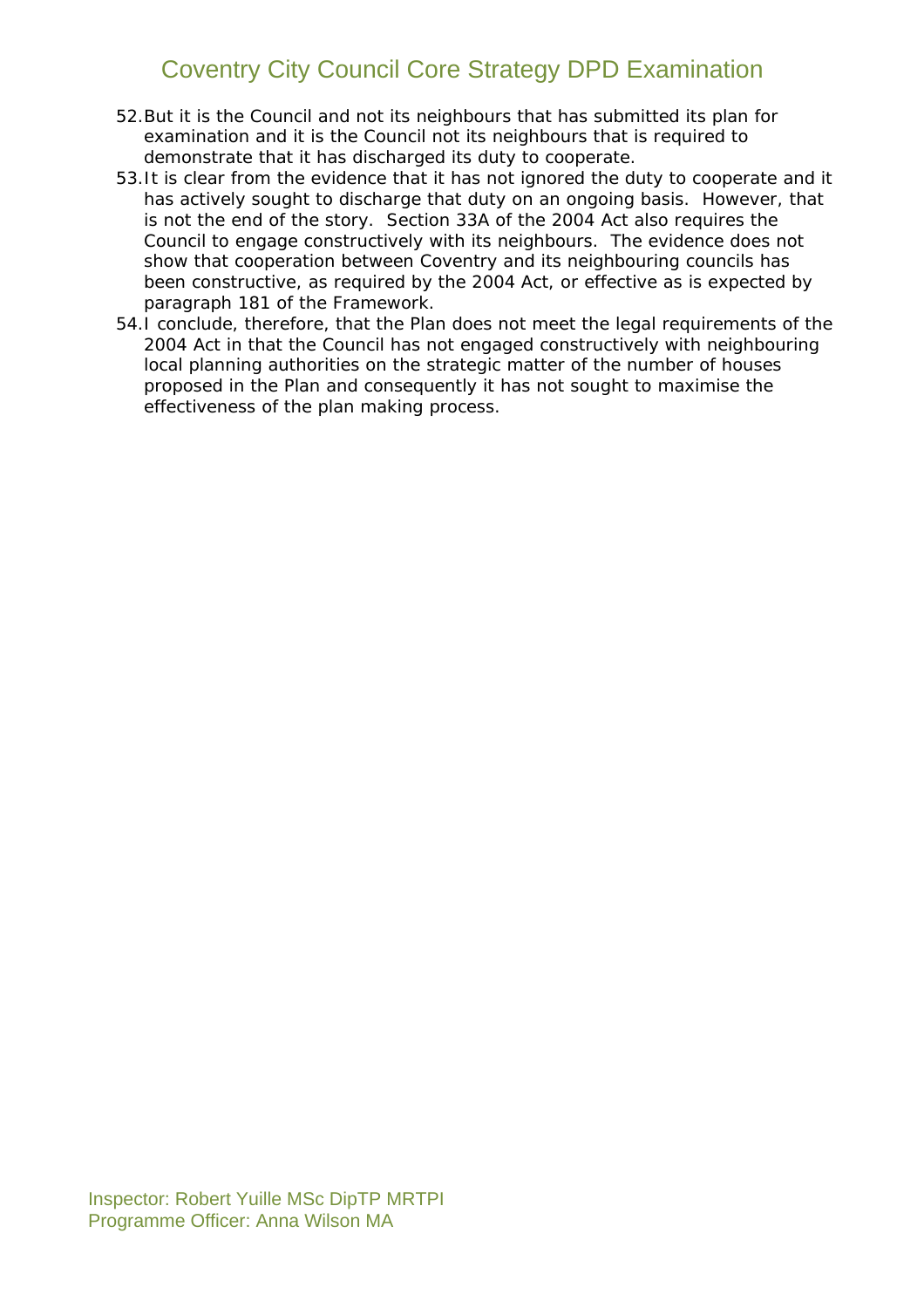

Daniel Hawes Planning Policy Manager Hart District Council Our Ref: PINS/L2250/429/5

Date: 26 July 2013

Dear Mr Hawes,

#### **Hart District Local Plan (Core Strategy) Examination:**

- **Duty to co-operate**
- **Soundness in terms of overall housing provision**
- 1. Further to the initial hearing sessions held on 9 and 10 July 2013 I set out below my conclusions in respect of the duty to co-operate (Matter 1) and soundness in terms of overall housing provision (Matter 2) and explain the implications for the Examination. Whilst the Council's approach to overall housing provision lies at the heart of my concerns in relation to both matters, I must stress that the legal duty to co-operate is distinct from issues of soundness and accordingly I have dealt with these matters separately.

#### **Background**

- 2. The Council acknowledges that Hart forms part of a wider Housing Market Area (HMA) which also includes Rushmoor and Surrey Heath. It also accepts some links with housing markets in other neighbouring authorities, although these are not as strong. The North West Surrey and North East Hampshire Strategic Housing Market Assessment 2009 (the 2009 SHMA) covered the local authority areas of Hart, Rushmoor and Surrey Heath and identified the demand for affordable and market housing. Significant doubts have been expressed about the relevance of the 2009 SHMA, particularly given the age of evidence underpinning it and the relatively limited timeframe it was intended to cover. The Council itself clearly has substantial doubts as to the methodology employed in the 2009 SHMA and does not consider the assessment of market housing need to be reliable in the context of preparing the Core Strategy.
- 3. The Council approached both Rushmoor and Surrey Heath Borough Councils with a view to updating the 2009 SHMA. Both authorities declined on the basis that they had recently adopted Core Strategies. The Council proceeded with a SHMA covering Hart only (the 2012 SHMA). The 2012 SHMA updated the evidence relating to Hart on affordable housing need and household projections. It identified a need for an average of 236 dwellings per annum in the District based on the use of a zero net migration model. The Council accepts however that zero net migration is not a true reflection of reality and that this level of provision would not meet full, objectively assessed needs for housing in the District.

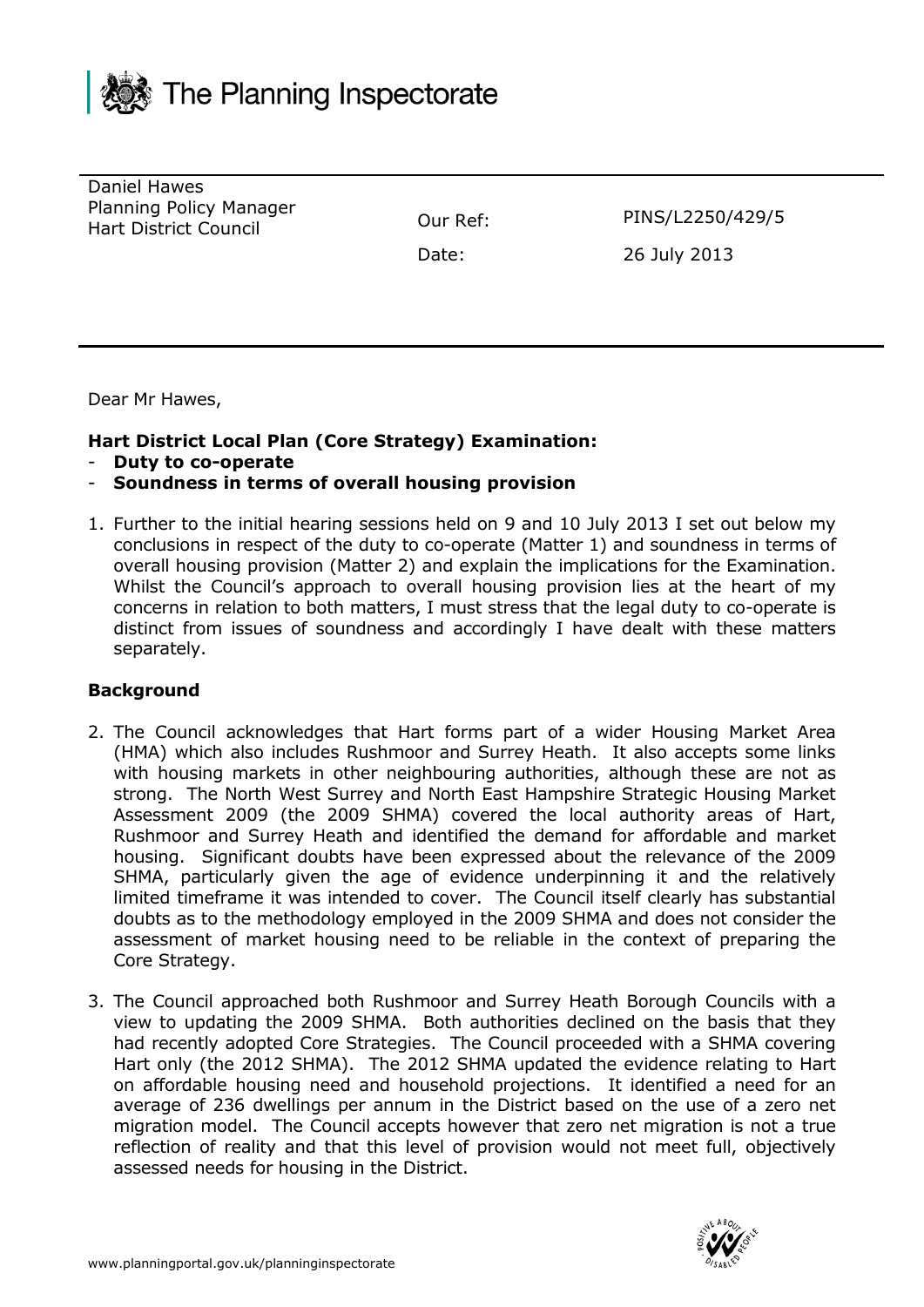- 4. The 2012 SHMA does not identify the full, objectively assessed needs for housing in the HMA. The Addendum to the 2012 SHMA produced by the Council in June 2013, identifies the Government's household projections for 2011-2021 as a benchmark for objectively assessed housing needs up to 2029 across the three authorities within the HMA and compares this with housing provision in adopted Core Strategies in Rushmoor and Surrey Heath and the proposed provision in the Hart Core Strategy. Rushmoor and Surrey Heath Borough Councils were not involved in the preparation of this Addendum, expressed surprise that it had been produced at such a late stage and considered it inappropriate to simply compare household projections with adopted levels of housing provision. The household projections for 2011-2021 indicate an average of 356 additional households per annum in Hart. The 2008 based projections indicated an average of 444 additional households per annum.
- 5. Therefore, other than with reference to the Government's household projections as a benchmark, the Council has not clearly identified the full, objectively assessed needs for housing within the District. There is no up to date and reliable SHMA covering the HMA and again other than with reference to the Government's household projections there is no assessment of the full, objectively assessed needs for housing in the HMA.
- 6. There is no agreement between relevant authorities as to the level of overall housing need within the HMA, how it could be accommodated and how any unmet need from one authority could be met elsewhere.

#### **Duty to co-operate**

- 7. Section 33A of the Planning and Compulsory Purchase Act 2004 (as amended) imposes a duty to co-operate in terms of the preparation of a development plan document as far as it relates to a strategic matter. The duty to co-operate came into effect in November 2011 and the Council does not dispute that it is required to meet it in relation to overall housing provision within the Core Strategy, amongst other strategic matters. The duty to co-operate requires the Council to have engaged constructively, actively and on an ongoing basis.
- 8. It is also of relevance that the National Planning Policy Framework (NPPF) was published in March 2012, a year before the Core Strategy was submitted for examination. The NPPF clearly sets out the approach that should be taken in terms of identifying and meeting needs for development including housing and emphasises the need for co-operation and collaboration, particularly where housing markets cross administrative boundaries and where local planning authorities may not be able to accommodate development requirements wholly within their own areas.
- 9. The Council has demonstrated a history of working with other local authorities and organisations. There are examples of a constructive outcome to this joint working, notably the 2009 SHMA, discussions and co-operation on Strategic Housing Land Availability Assessments through the Housing Market Partnership and the production of the Delivery Framework for the Thames Basin Heaths Special Protection Area (TBHSPA). I am also satisfied that the Council has consulted and engaged widely in general terms during the preparation of the Core Strategy.
- 10. However, turning to the specific issue of overall housing provision, this is clearly a matter of relevance beyond Hart District. As I have set out above, the full, objectively assessed needs for housing have not been properly identified for either Hart District or the wider HMA involving Rushmoor and Surrey Heath. It is difficult to see how constructive and effective discussions on meeting housing needs across boundaries could take place with neighbouring authorities on this basis given that the scale of potential unmet needs was not identified.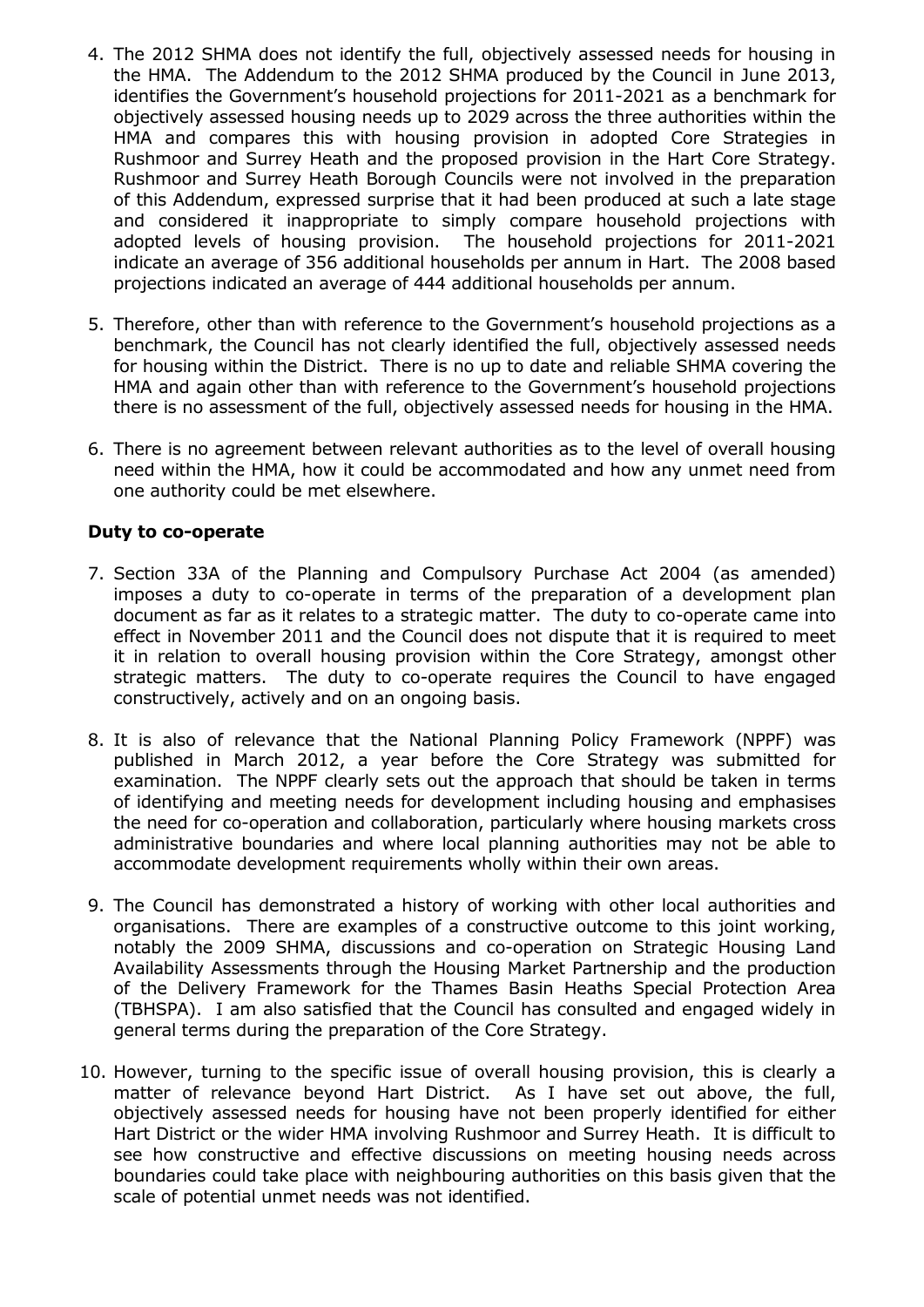- 11. I acknowledge that the Council sought without success to persuade Rushmoor and Surrey Heath Borough Councils to undertake a joint SHMA update. However, whilst I appreciate the potential implications of carrying out an assessment of the housing market across the wider HMA without input and funding from other authorities, there is no reason in principle why such an exercise could not have been undertaken.
- 12. Although the Council has engaged generally throughout the preparation of the Core Strategy, it was only relatively late in the process that the specific issue of potentially accommodating unmet housing needs appears to have been raised with other authorities. Indeed it was not until November 2012 (when the Pre-Submission Draft was published for public consultation) that efforts were made to arrange meetings to discuss the issue and the duty to co-operate generally. Meetings did not take place until January and February 2013 and Surrey Heath Borough Council declined the opportunity to meet. It was not until March 2013 that a specific request for information and discussion on housing provision was made to the other authorities forming the TBHSPA Joint Strategic Partnership.
- 13. By the time the specific issue of potentially accommodating housing needs across local authority boundaries had been raised, the Council had already determined the level of housing it was intending to plan for and published the Pre-Submission Draft of the Core Strategy. Meetings with other local authorities on the specific issue of accommodating housing needs did not take place until just before the Core Strategy was submitted for examination (28 March 2013).
- 14. The duty to co-operate is not a duty to agree and in terms of a jointly produced SHMA or arrangements for accommodating housing needs across boundaries, the Council is clearly reliant to a large extent on other local authorities. In itself, the absence of a jointly produced up to date SHMA and the lack of an agreement on meeting housing needs would not necessarily be a reason to conclude that the Council had failed to comply with the duty to co-operate. However, it is the actions of the Council in seeking to comply with the duty which are critical to my consideration of the matter. Having failed to persuade Rushmoor and Surrey Heath Borough Councils to work jointly on an update of the SHMA, the Council has not clearly identified the full housing needs of the HMA or even the District (other than using the household projections as a benchmark). It has pursued a strategy that by its own admission would not meet full, objectively assessed needs for housing with no indication as to how or even if, unmet needs could be met elsewhere.
- 15. The Council only initiated discussion on meeting housing needs very late in the process, after it had already determined the level of housing it was intending to plan for. Discussions only took place a short while before the Core Strategy was submitted for examination. There was little basis for truly effective discussion and co-operation at this stage, particularly given that the scale of potentially unmet need was not actually identified.
- 16. For these reasons I consider that the Council has not engaged constructively and on an ongoing basis in terms of the preparation of the Core Strategy. It is with regret therefore that I must conclude that the Council has not complied with the duty to cooperate.

#### **Soundness in terms of overall housing provision**

17. Notwithstanding the above, I consider it appropriate to also set out my findings in respect of soundness, insofar as it relates to overall housing provision given that I held an initial hearing session on the matter.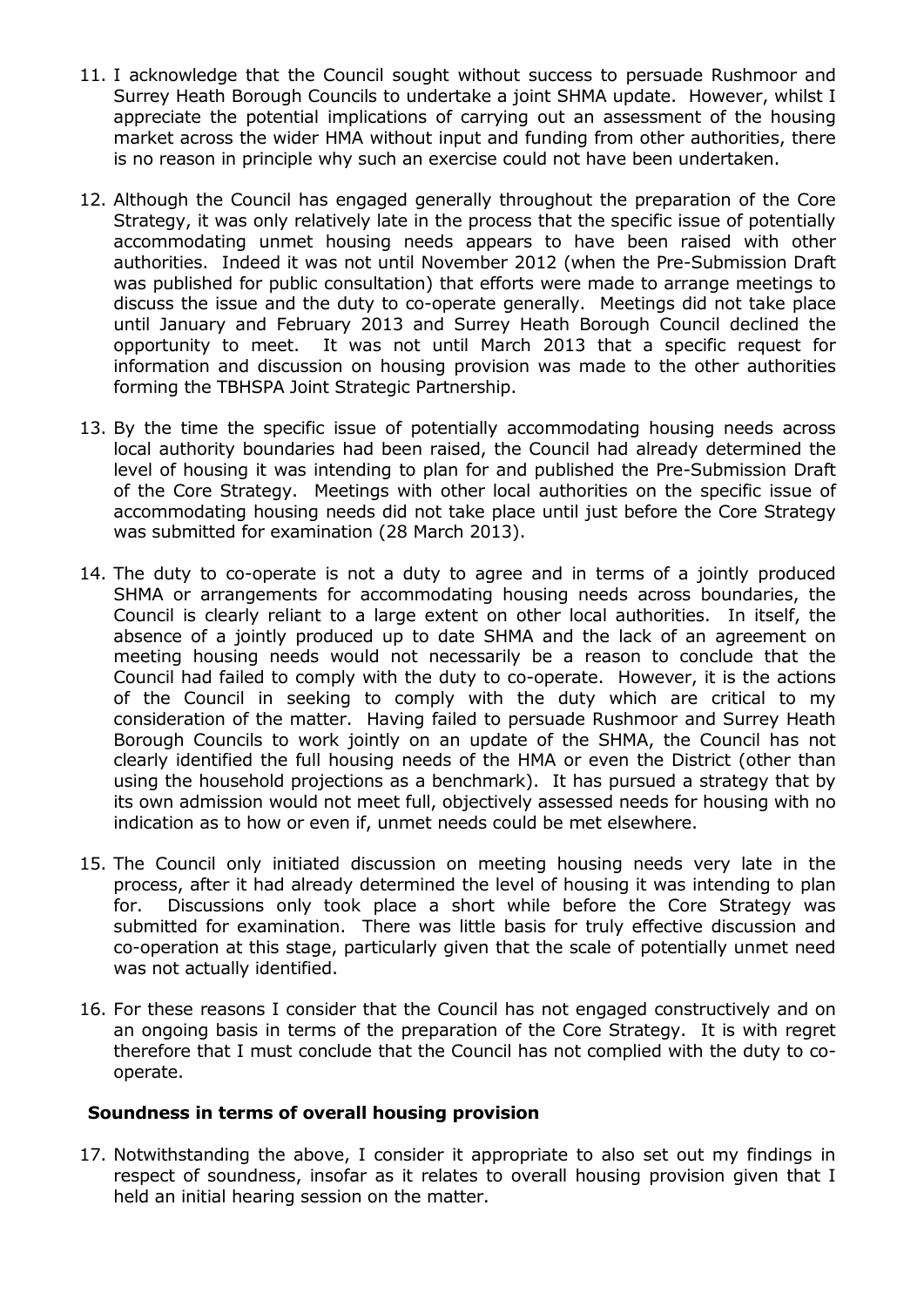- 18. In order to be considered sound the Core Strategy must be positively prepared, justified, effective and consistent with national policy. The NPPF makes it clear that local plans should be based on adequate, up to date and relevant evidence about the economic, social and environmental characteristics and prospects of the area (Para 158). Specifically in terms of housing, local planning authorities are expected to have a clear understanding of housing needs in their area and to prepare a SHMA to assess their full housing needs, working with neighbouring authorities where housing market areas cross administrative boundaries. The SHMA should identify the scale and mix of housing needed which meets household and population projections, taking account of migration and demographic change (Para 159).
- 19. To be positively prepared local plans should be based on a strategy which seeks to meet objectively assessed development and infrastructure requirements, including unmet needs from neighbouring authorities where it is reasonable to do and consistent with achieving sustainable development (Para 182). In terms of housing, local planning authorities should use their evidence base to ensure that the local plan meets the full, objectively assessed needs for market and affordable housing in the housing market area, as far as is consistent with the policies in the NPPF (Para 47). The need for joint working and collaboration where there are cross boundary issues and where development requirements cannot wholly be met within individual local authority areas is emphasised (Paras 178-181).
- 20. Put simply, for a local plan to be considered sound in terms of overall housing provision it is first of all necessary to have identified the full, objectively assessed needs for housing in the HMA. Having done this it is necessary, working collaboratively and through co-operation with other authorities where appropriate, to seek to meet these needs in full and to demonstrate how they will be met or alternatively to provide robust evidence that they can't.
- 21. As I have set out above, I consider that the full, objectively assessed needs for housing have not been properly identified for either Hart District or the wider HMA. The Council accepts that the annual average provision of 236 dwellings would not reflect the reality of migration patterns and would not meet the full housing needs of the District (using the household projections as a benchmark). The Council has not sought to meet full housing needs within its own boundaries and there are no arrangements in place with other authorities to accommodate unmet needs from Hart. Again, as set out above, I consider that there has not been effective and constructive co-operation on this matter. The Council's position, as confirmed at the initial hearing sessions, is that the full housing needs will remain unmet.
- 22. The key question is whether there is sufficient justification for the Council's approach. The Council's case rests largely on the presence of the TBHSPA and the effect that this has on planning for housing development.
- 23. The Council takes the view that it is unable to plan for a level of housing provision significantly above that set out in the South East Plan (now revoked other than Policy NRM6) as this is the only level of housing which has been subject to a strategic Appropriate Assessment across local authority boundaries. It also points to uncertainty as to the effectiveness of mitigation measures, particularly Suitable Alternative Natural Greenspace (SANG).
- 24. I do not underestimate the significance of the TBHSPA and the constraints and obligations it places on the Council in terms of preparing the Core Strategy. However, I do not consider that the Council's position in relation to the effect on the overall level of housing that can be planned for is sufficiently justified.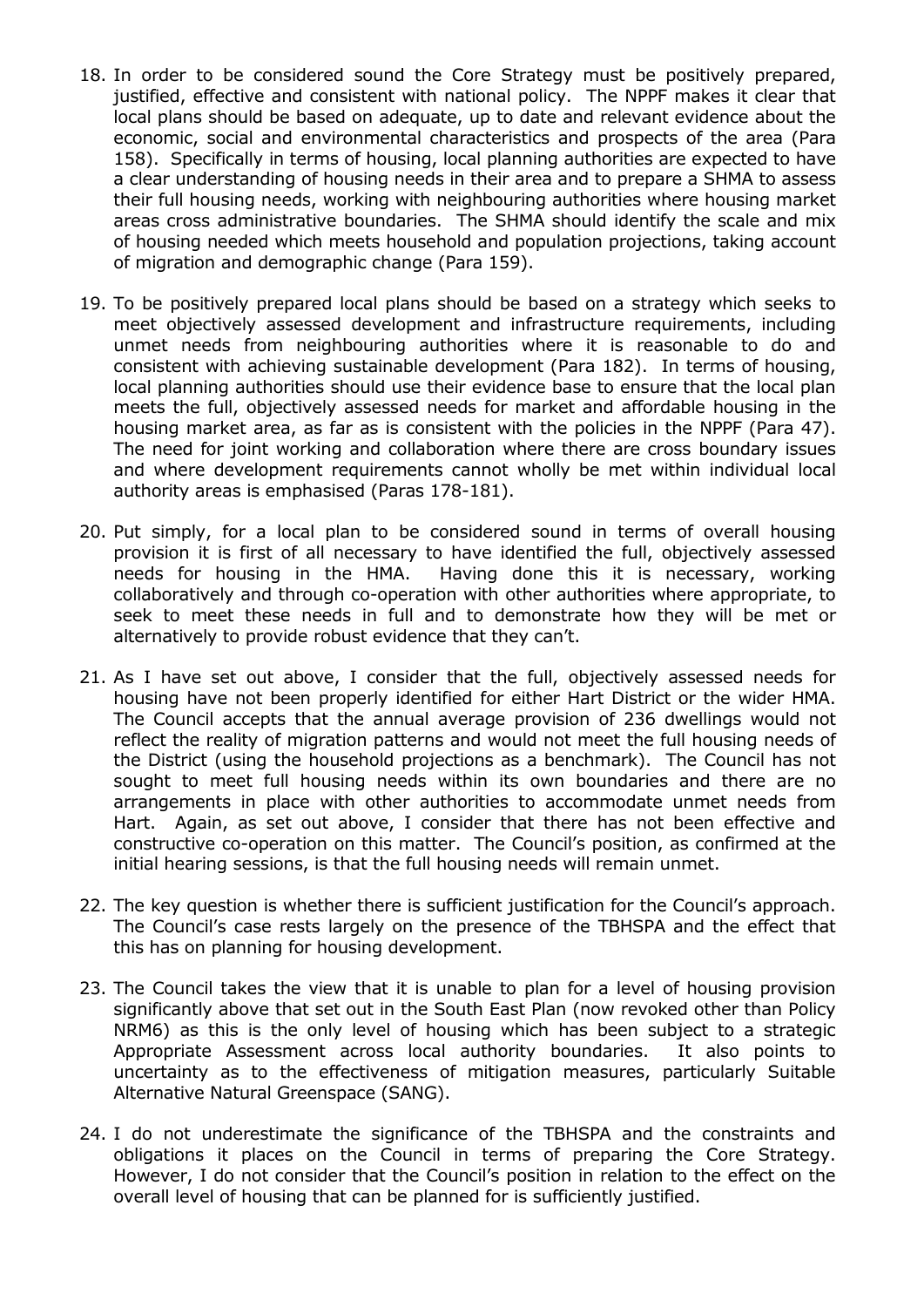- 25. The Pre-Submission Draft does not explicitly set out the case that the Council now relies upon. The specific argument that the need for a strategic Appropriate Assessment for housing provision above the South East Plan level rules out a higher figure does not appear to have formed part of the Council's thinking in the early stages of plan preparation.
- 26. The TBHSPA Delivery Framework and the Council's own Interim Avoidance Strategy acknowledge the principle that subject to the provision of adequate mitigation measures, housing development can be delivered without the likelihood of significant effect on the SPA. Policy CS18 of the submitted Core Strategy includes robust safeguards in respect of the effects of development on the SPA and the requirements for adequate mitigation in the form of SANG and Strategic Access Management and Monitoring (SAMM). Natural England and other local planning authorities take the view that subject to adequate mitigation, the presence of the SPA does not necessarily mean that housing provision should be limited to the level set out in the South East Plan in the absence of an Appropriate Assessment across local authority boundaries. Indeed the adopted Rushmoor Core Strategy plans for a higher level of housing on this basis.
- 27. Notwithstanding this, I have taken seriously the Council's arguments in terms of a lack of definitive evidence regarding the effectiveness of mitigation measures and the need to apply the precautionary principle in relation to likely significant effect on the SPA. However, the Council's position is inherently flawed. In effect it argues that the only level of overall housing provision that can be justified at this point in time is that set out in the South East Plan. This made provision for a total of 4,400 dwellings in Hart between 2006 and 2026. Taking account of completions to date and the planned provision within the Core Strategy up to 2029, this would result in at least 4,983 dwellings between 2006 and 2029. The total amount of housing would exceed the level set out in the South East Plan by at least 583 dwellings (13%) and potentially more given the approach to additional housing land beyond the site allocations. Therefore the Core Strategy in fact plans for a significantly higher level of housing than that set out in the South East Plan.
- 28. The Council's Habitat's Regulations Assessment considered this level of housing provision and concluded that adequate mitigation was built into the Core Strategy to avoid a likely significant effect on the SPA and that a full Appropriate Assessment was not required. The principle of housing provision significantly above the overall level set out in the South East Plan has already been established therefore. The Council has not tested other, higher levels of provision in the same way.
- 29. In terms of soundness therefore the Council has not identified the full, objectively assessed needs for housing in the HMA or indeed the District. It has not sought to meet these needs in full and has not demonstrated how they will be met, either within its own boundaries or elsewhere. In fact its position is that they will remain unmet. There is not a robust justification for this position.
- 30. In relation to overall housing provision, the Core Strategy has not been positively prepared, it is not justified or effective and it is not consistent with national policy. It is therefore not sound.

#### **Overall conclusions**

31. You will appreciate that there is no mechanism to rectify a failure to comply with the duty to co-operate. Accordingly I must recommend non-adoption of the Core Strategy and give reasons for the recommendation.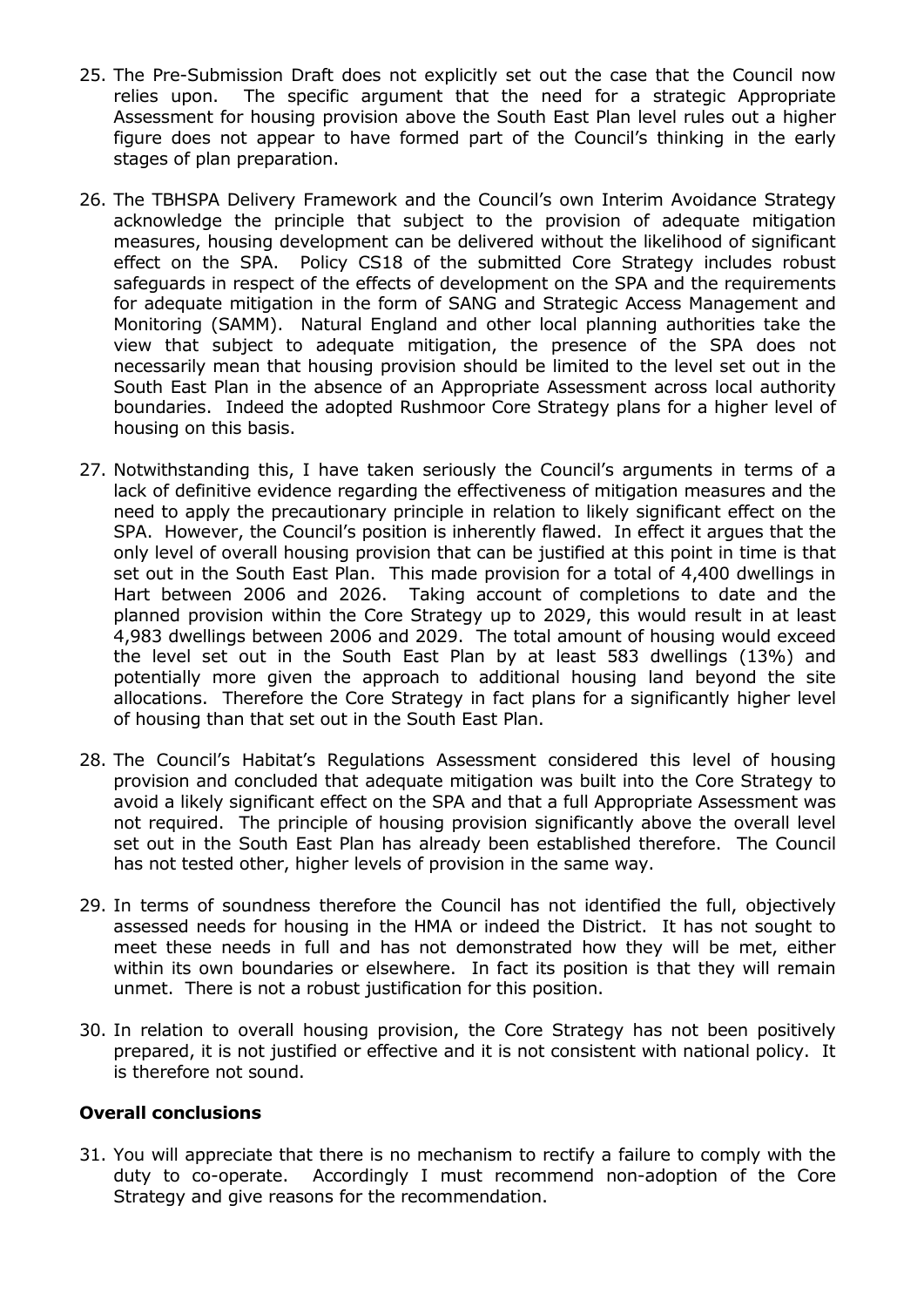- 32. In terms of soundness, there would be a need for a substantial amount of additional work, both in terms of identifying full housing needs and then considering how they could be met. This would require significant cross boundary co-operation with a number of other authorities and is likely to take some considerable time, particularly given the difficult issues that would need to be addressed. There is a significant prospect that modifications required to make the Core Strategy sound would result in a fundamentally different plan to that submitted in terms of its overall strategy and the approach to the amount and distribution of housing. In the light of this, a suspension of the Examination would be inappropriate.
- 33. Under the circumstances this leaves two options. Firstly the Council could choose to receive my report. Given my findings, I must recommend non-adoption of the Core Strategy. Alternatively the Council may choose to withdraw the Core Strategy under S22 of the Planning and Compulsory Purchase Act 2004 (as amended).
- 34. I appreciate that you will be disappointed with the contents of this letter but trust that you will understand that I am obliged to apply the legal requirements and soundness test rigorously. I would be grateful if you could confirm the Council's position via the Programme Officer as soon as possible.
- 35. In the meantime, it would clearly be inappropriate to proceed with the further hearing sessions scheduled to begin on 3 September 2013. Given that the deadline for the submission of statements was to have been 2 August and the Programme Officer is unavailable for much of that time, I would be grateful if the Council could inform relevant parties directly that the further hearing sessions will not be taking place and there is no need to submit statements. The Council's website should also be updated to reflect the situation. A copy of this letter should be placed on the website and made available on request.

Yours sincerely

*Kevin Ward* INSPECTOR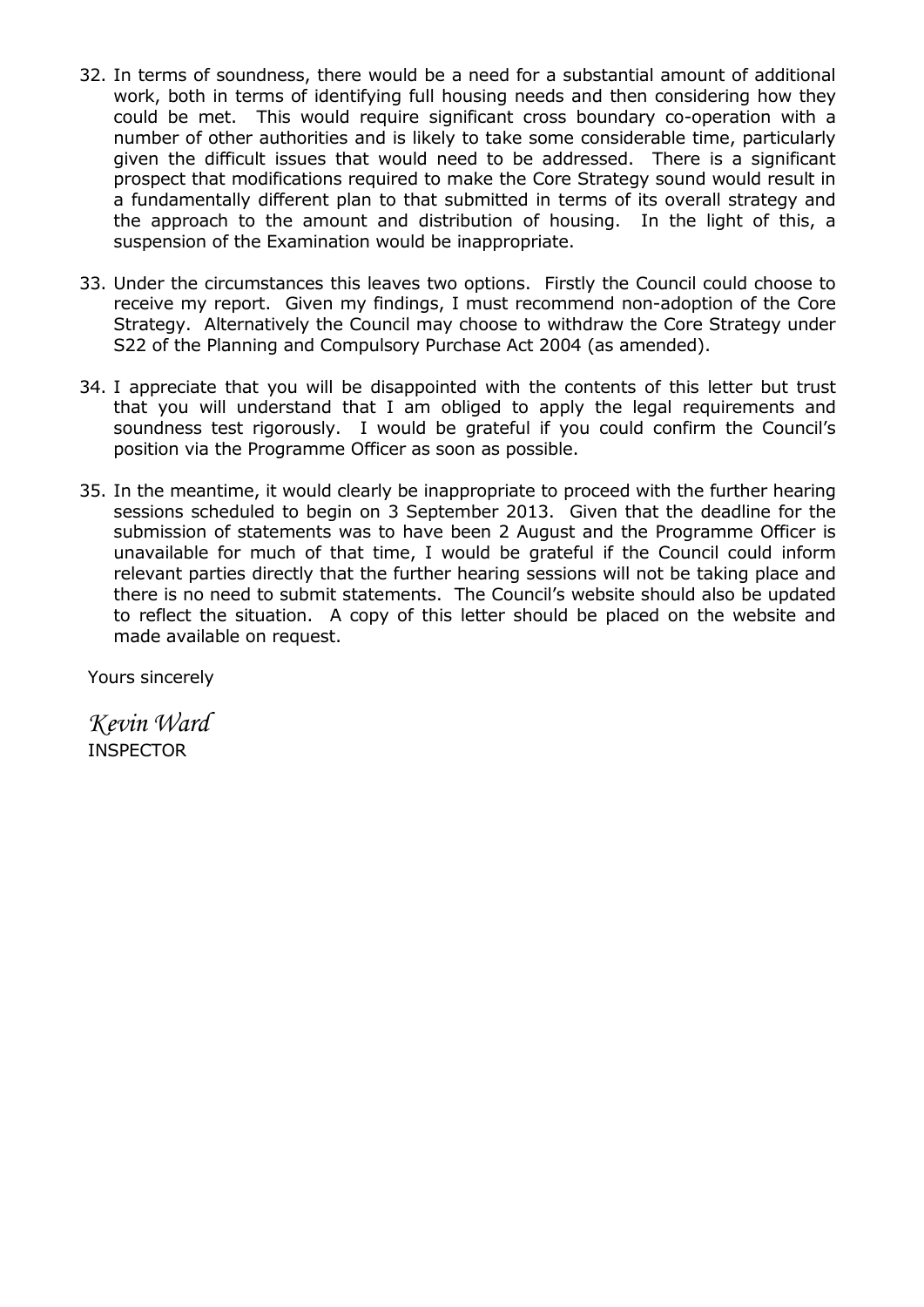# APPENDIX 2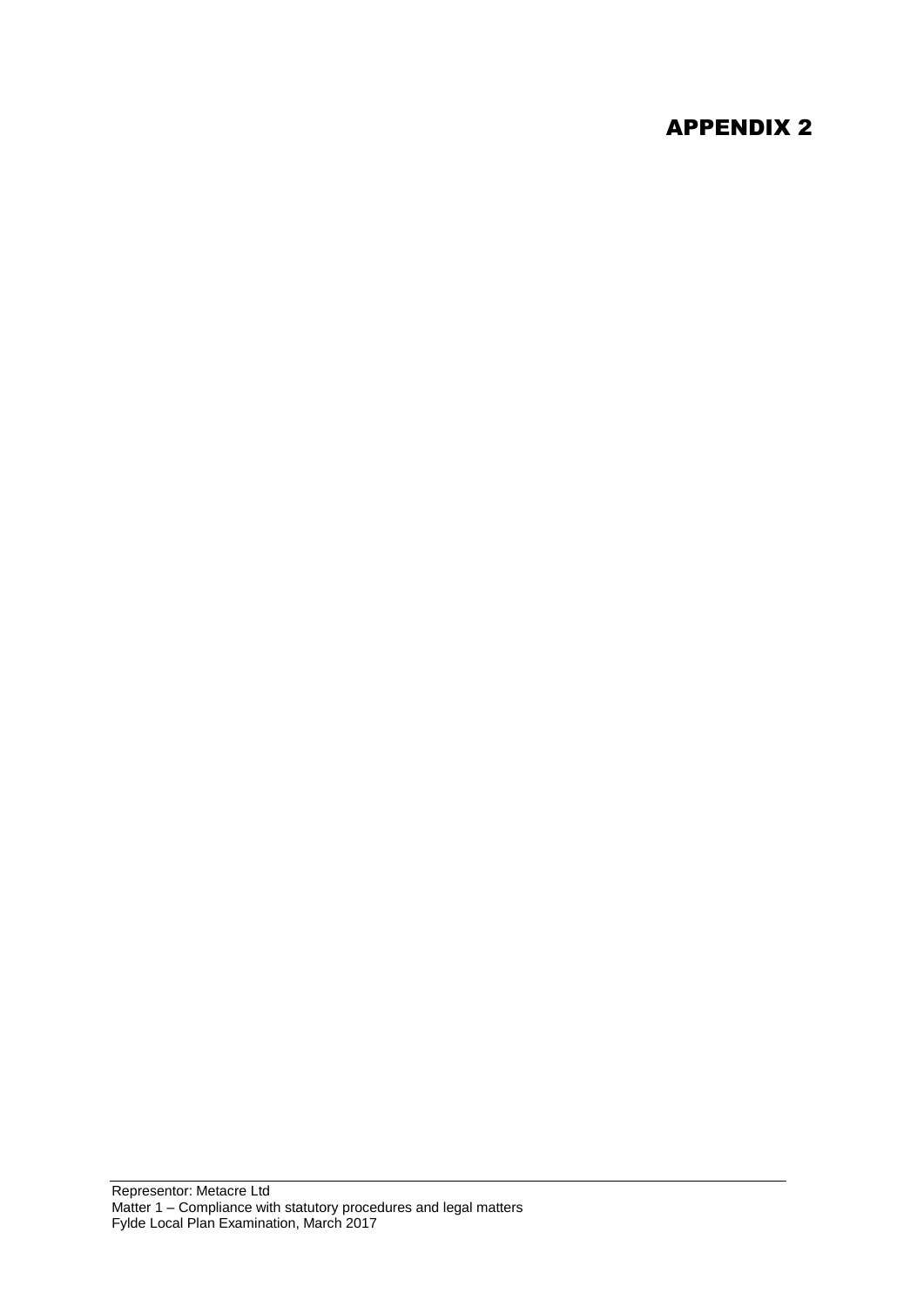# **Fylde Borough Council**

# **Planning Policy Section**

# Memorandum

#### From: Head of Planning (Policy)

**To: Andrew Stell** 

Date: 27<sup>th</sup> Aug 2009

Application No: 08/1072

#### Location: Land North of Mowbreck Lane Wesham

#### Description: Development and redevelopment of the site for up to 264 dwellings together with open space etc.

I write in relation to your memorandum dated 6<sup>th</sup> January 2009 concerning the above.

I apologise for the delay in replying but we have been working on the SHLAA with a view to providing up-to-date information on the issue of five year supply. This aspect of the SHLAA is now complete (subject to final sign off by the steering group). My comment on the application are as follows and are structured having regard to:

- The policies of the development plan:
- National Policy Guidance particularly with regard to PPS1, PPS3 and  $\bullet$ **PPG 13.**
- The five year supply position
- The Fylde Borough Interim Housing Policy.  $\bullet$

#### **Statutory Development Plan**

The statutory development plan for the area comprises the North West of England Plan: Regional Spatial Strategy to 2021 (RSS) and the saved policies of the Fylde Borough Local Plan (As Altered) (Oct 2005) (FBLP).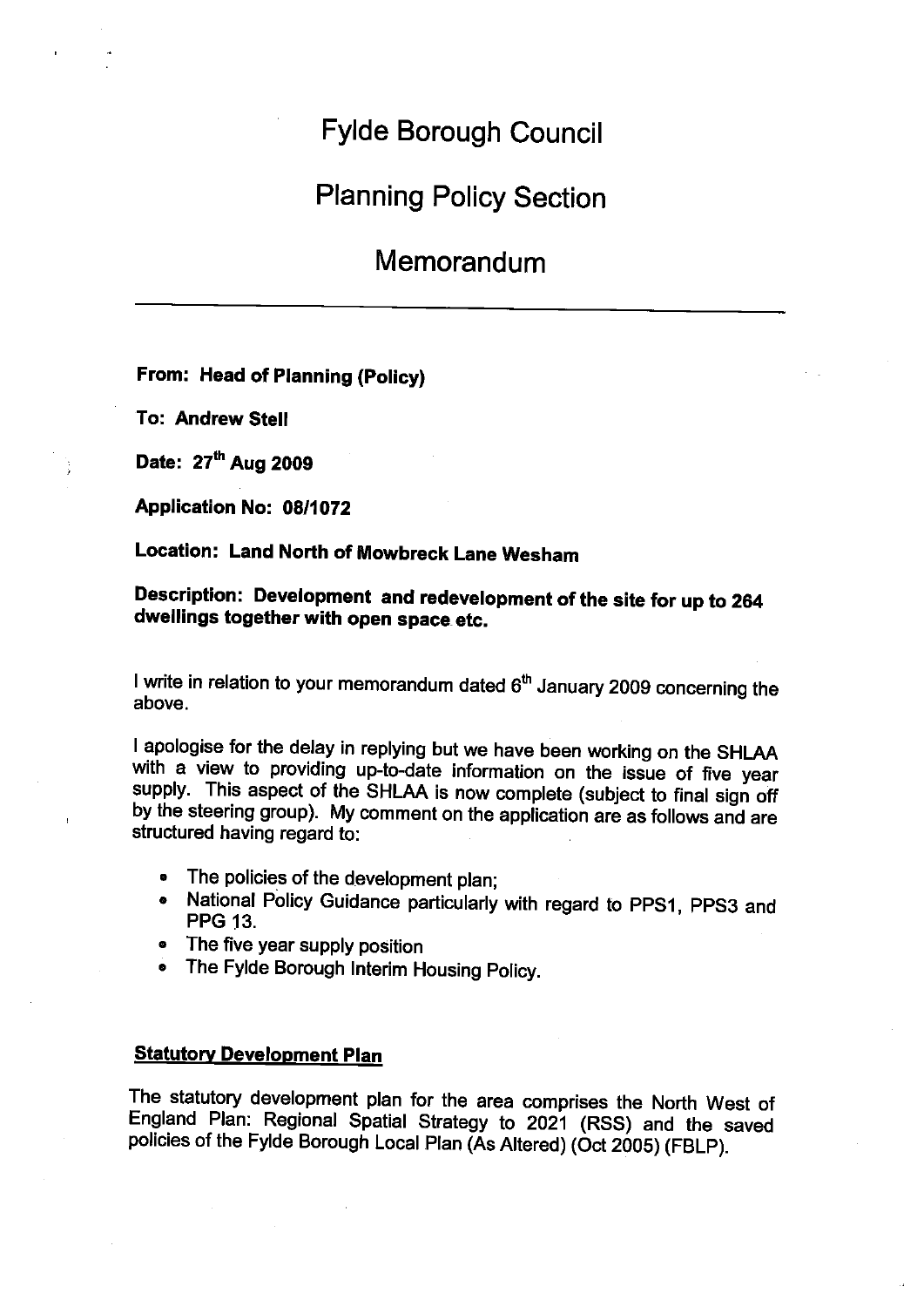#### **Affordable Housing**

The Council has commissioned two studies which inform the situation regarding the need for affordable housing in the borough.

A Housing Needs Survey for the borough was undertaken by Fordham Research in 2002 and a report was completed in 2004. This study was updated in January 2008 on the basis of work undertaken in 2007 Fylde Borough Housing Needs and Demand Study.

This study which followed the DCLG guidance identified the need for 568 affordable dwellings per annum, with the majority (93%) of these being social rented and about 7.0% being for intermediate accommodation, providing that these were priced at a 'usefully affordable' level.

The assessed high level of need for affordable housing identified in the Fordham study was endorsed within the Fylde Coast Strategic Housing Market Assessment (published in April 2008) and undertaken by DTZ which independently identified a need of around 600 affordable dwellings per annum.

#### Evaluation

j.

There is no doubt that the application proposal is contrary to Policy SP2 of the FBLP in that the site is within Countryside. However, it is material to the consideration of the planning application that the settlement boundaries in the FBLP were set in circumstances where the development of further greenfield land was not envisaged. As such, having regard to the requirements of Policy L4 of the RSS and the results of the SHLAA, it is for all intents and purposes certain that some significant housing development will be required in Countryside Areas within the period to 2021.

For this reason it may be concluded that the settlement boundaries as shown in the FBLP are out of date.

Having regard to the policies of the RSS, it is evident that great importance is placed upon achieving housing development on sustainable sites that are accessible to jobs shops and community services and facilities and which will not promote additional trips by private car.

In setting a target of 65% for the use of previously developed land, the RSS contains an assumption that up to 35% of housing development should be made on greenfield land. Work on the SHLAA indicates that green field releases will be necessary.

There is little doubt in my mind that Kirkham/Wesham will be designated as a Key Service Centre in the Council's Core Strategy and that the settlement provides a range of jobs services and facilities. The town is on the rail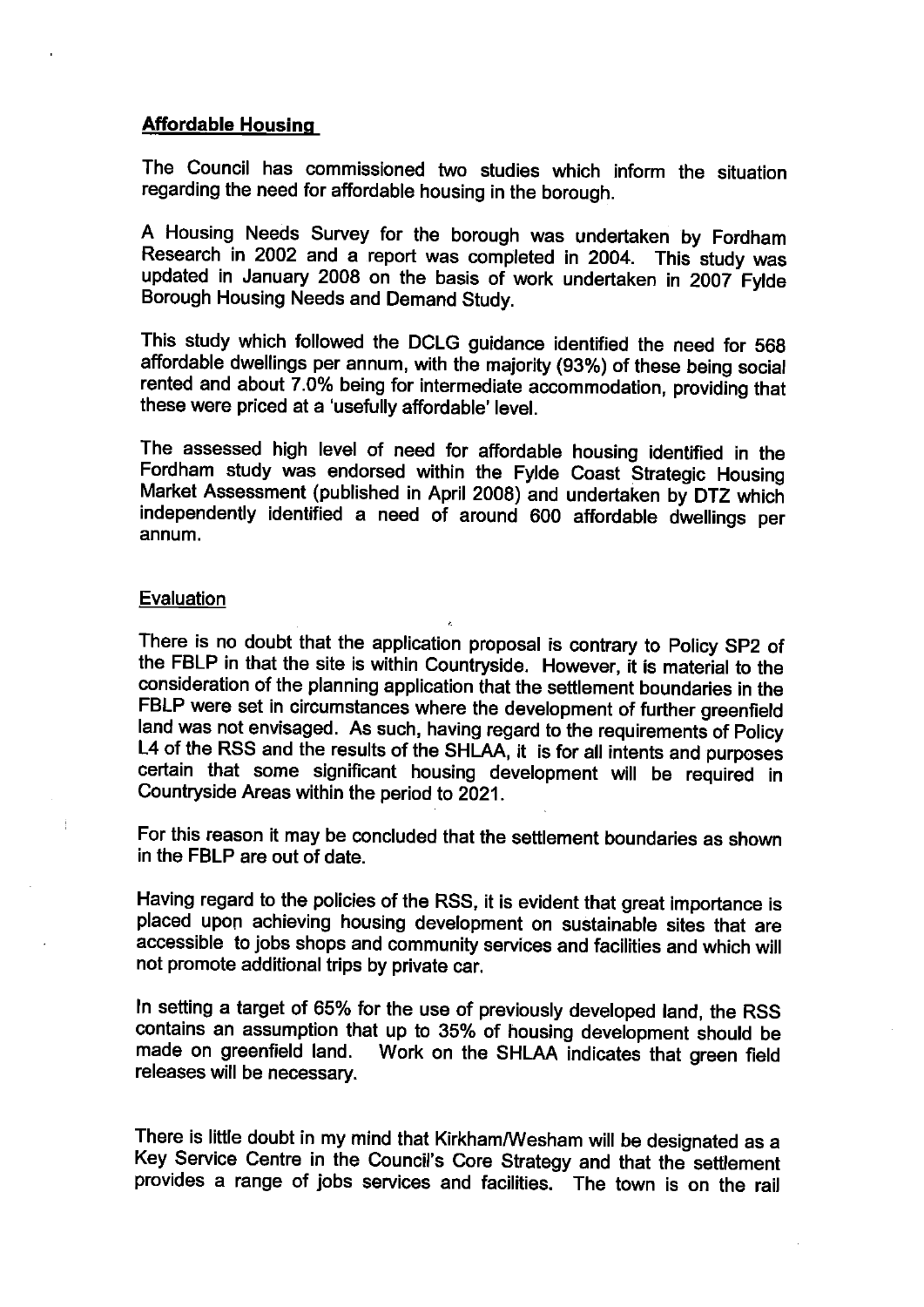network and offers very frequent services to Preston and destinations beyond. The site is on main bus routes. However it is also in close proximity to the M55 motorway and there is no doubt that some additional traffic movements will be generated by the development.

Nevertheless it would be unreasonable to refuse planning permission for all sites close to a motorway junction. The important thing is that residents would have a choice of transport means, including cycling, walking and public transport.

Given the need to make additional housing sites available, the relatively sustainable location of the application site, and the dated nature of the FBLP, it seems to me that, in principle, there is little reason to withhold planning permission.

I reach this conclusion without having regard to the issues of the effect of the development on the local landscape, the ecology of the adjacent BHS, the issue of agricultural land quality, access arrangements and the effect of the development on the local road network etc.

Please advise Mark Sims and Julie Glaister if you require further guidance on this matter. I understand that Julie has provided some information to you independently.

ý.

Regards,

 $\mathbf{i}$ 

**Anthony Donnelly** 

Head Of Planning (Policy)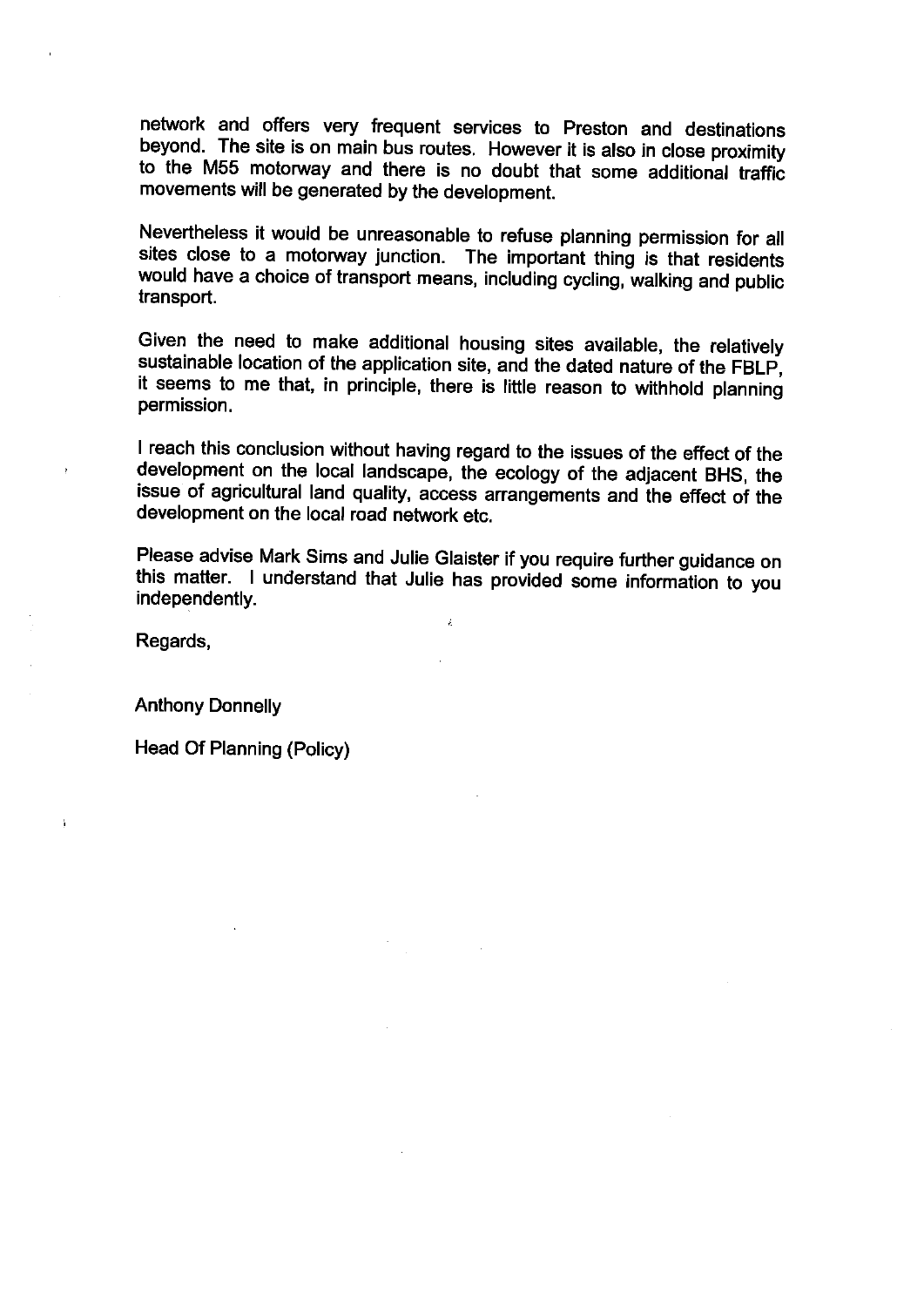# APPENDIX 3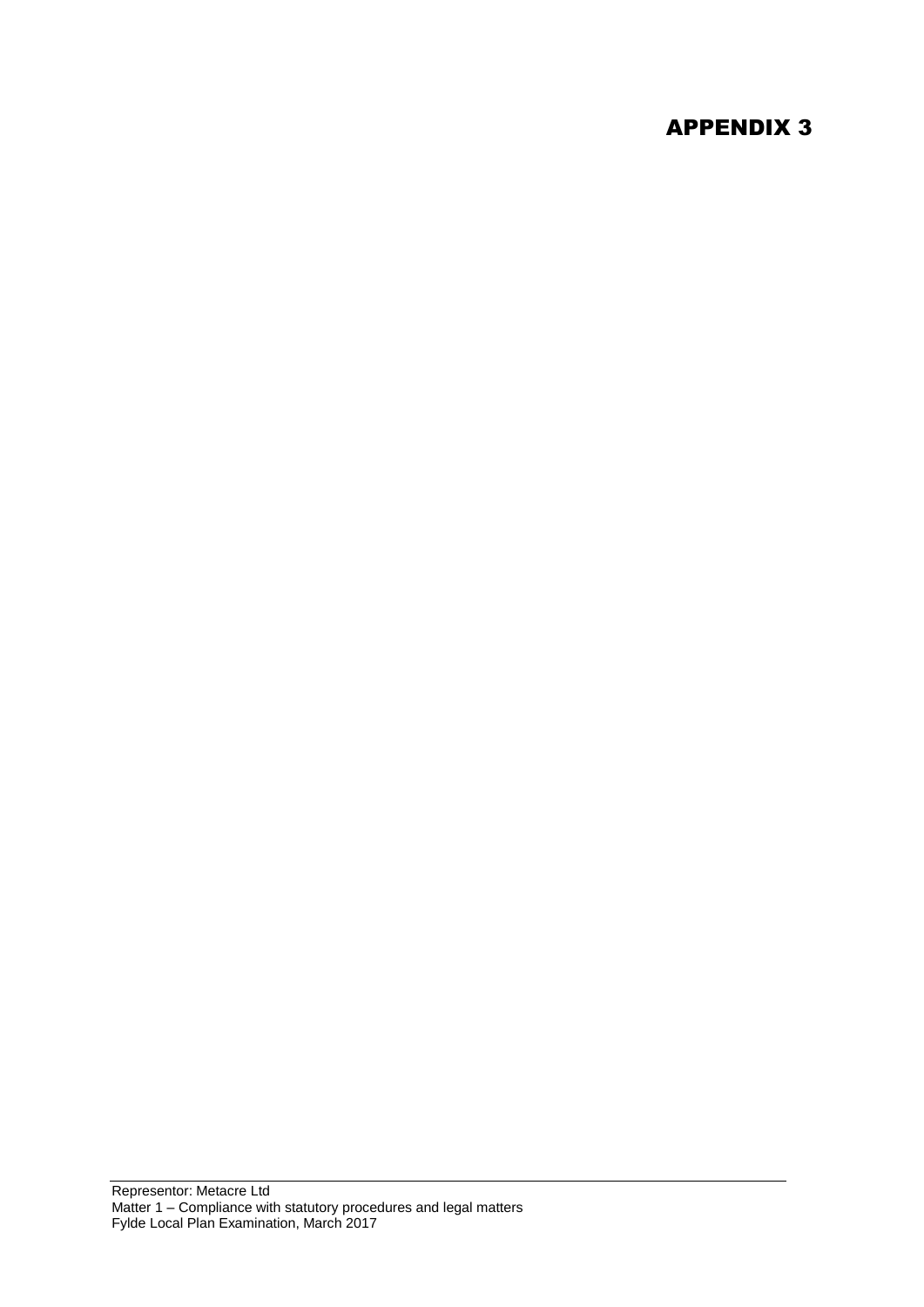

# Report to the Secretary of State for **Communities and Local Government**

by P J Asquith MA(Hons) MA MRTPI

an Inspector appointed by the Secretary of State for Communities and Local Government

Date: 21 March 2012

# TOWN AND COUNTY PLANNING ACT 1990 (AS AMENDED)

# APPEAL BY KENSINGTON PT PARTNERSHIP REGARDING THE FAILURE TO DETERMINE AN OUTLINE APPLICATION FOR PLANNING PERMISSION FOR 1,150 DWELLINGS, A 1.1HA **SCHOOL SITE AND 34HA OF PARKLAND**

at

LAND SOUTH OF QUEENSWAY, ST ANNES, LYTHAM ST ANNES

and

#### APPLICATION BY LANCASHIRE COUNTY COUNCIL FOR THE CONSTRUCTION OF NEW HIGHWAY (COMPLETION OF M55 TO HEYHOUSES LINK) AND IMPROVEMENT TO EXISTING HIGHWAYS AT **LAND** at LYTHAM MOSS, LYTHAM ST ANNES, LANCASHIRE.

Inquiry held on 10-13 and 17 & 19 January 2012 Site visits made on 18 January 2012

Land south of Queensway, St Annes, and Lytham Moss, Lytham St Annes, Lancashire

File Refs: APP/M2325/A/09/2103453 & APP/Q2371/V/11/2157314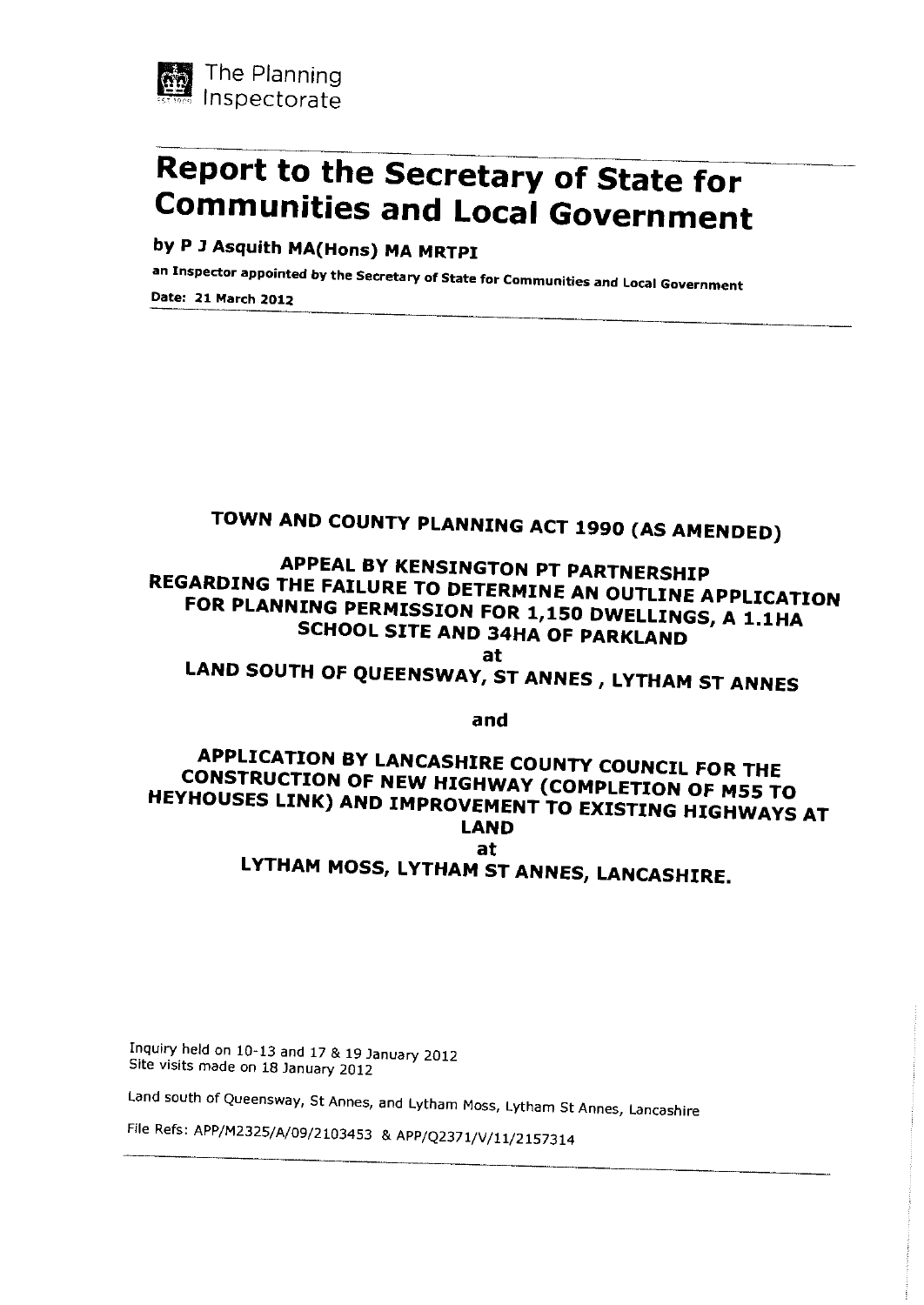#### Queensway; development plan policy

- 407. At the time of the Inquiry the development plan remained the same as when the previous Inspector considered the Queensway scheme in late 2009/early 2010, namely the North West of England Plan Regional Spatial Strategy to 2021 (the RSS) and the saved policies of the Fylde Borough Local Plan 2005 (as altered) (the LP). In terms of the latter, there is no dispute that the appeal site is not allocated for development and lies outside the defined settlement boundary for St Annes. It is within an area defined as countryside where development is restricted in accordance with Policy SP2 and the proposal does not fall within any of the limited categories of development that Policy SP2 allows. Conflict with Policy SP2 is not disputed. However, the LP was not produced in the context of the RSS; it was adopted as being in general conformity with the former Joint Lancashire Structure Plan (JLSP). That plan set an annual housing requirement for Fylde Borough of 155 dwellings. The LP makes clear that the whole of the JLSP requirement was accounted for by commitments and that there was already a significant potential over-supply of housing land. The defined settlement limits within the LP were clearly drawn in a restrictive manner on the basis of the strategic housing requirement for the Borough having been met and therefore new housing was to be strictly regulated. [21, 40, 79, 257]
- 408. The advent of the RSS changed the position. RSS Policy L4 requires Fylde Borough to provide for 306 new dwellings per annum between 2003 and 2021. When set against this requirement it is an agreed position between the Appellant (KPT) and Fylde Borough Council (FBC) that there is currently only a 1.4 year supply of housing land, a slight worsening of the position since late 2009 when the agreed supply was 1.5 years<sup>292</sup>. I have no doubt that the Appellant's claim that some 350 units could be delivered within the five years would make a significant contribution when set against the Strategic Housing Land Availability Assessment (SHLAA) identified deliverable quantum of only 326 (whether or not conversions and windfalls are allowed for). [20, 41, 57, 61, 249]
- 409. The Council is not in a position currently to be able to facilitate accordance with RSS Policy L4 in terms of allocation of land. There is acceptance that on the basis of any reasonably foreseeable locally-derived housing target the Council is not able to demonstrate a five-year supply. The SHLAA indicates, and the Council accepts, that to provide more housing there will be a need for the use of greenfield land. It is common ground that planning permissions beyond settlement boundaries will be required if the housing land shortfall is to be addressed in accordance with national guidance. [47, 72, 210, 212, 214]
- 410. The Appellant's challenge to the Secretary of State's decision following the previous Inquiry was conceded on the basis of the determination of weight to be given to the RSS Policy L4 requirement for Fylde Borough to provide 306

<sup>&</sup>lt;sup>292</sup> There is a difference of opinion within the evidence as to the actual quantum of deliverable housings units identified in the SHLAA, published in September 2011, for the period 2011-2016. KPT refers to a figure of 326 units whilst FBC refers to 536 units, the latter making an allowance for windfalls on small sites and for conversions and which KPT disputes. Whichever figure is used, it does not alter the agreed position that there is only a 1.4 year supply of housing. [57, 251]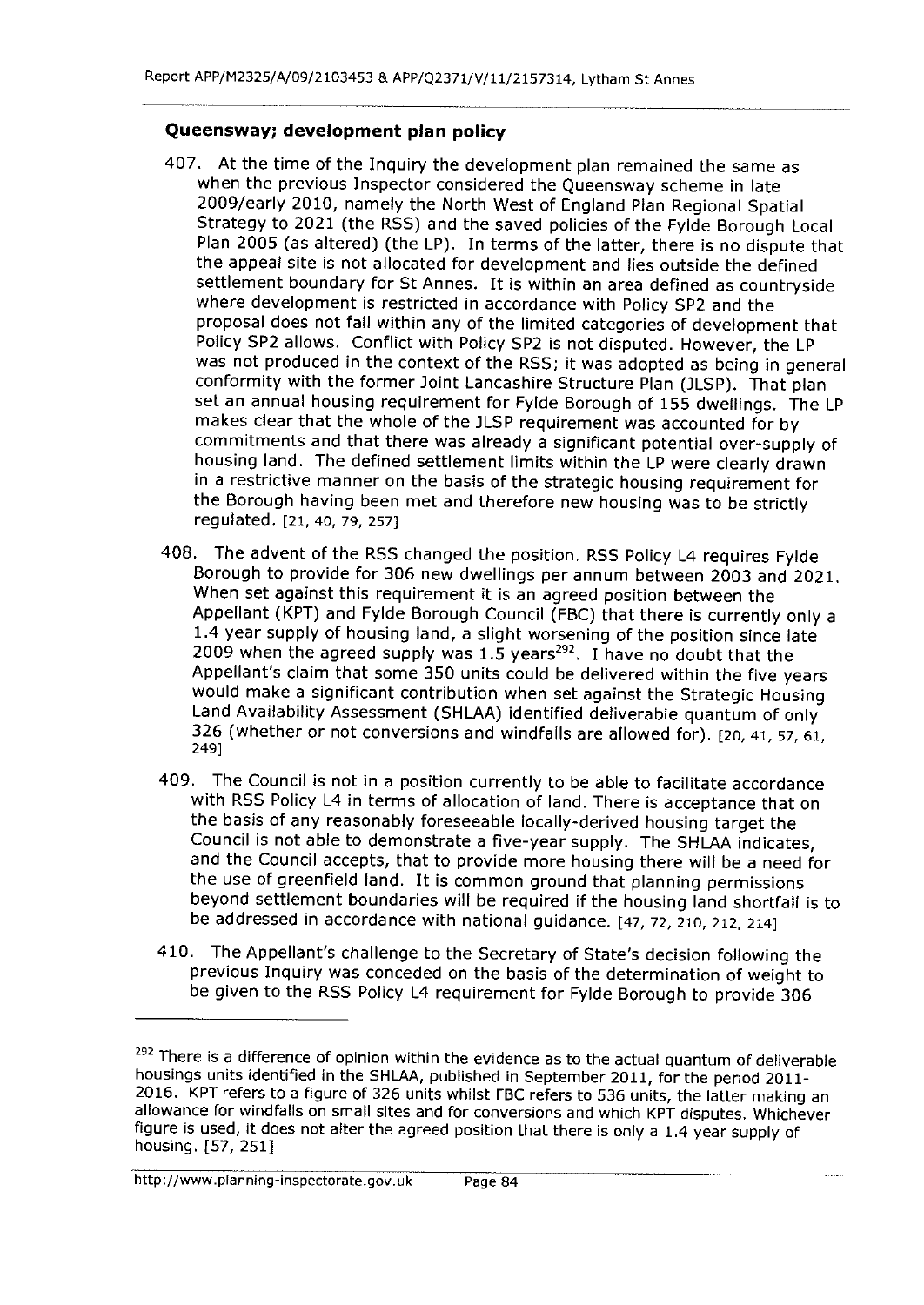# APPENDIX 4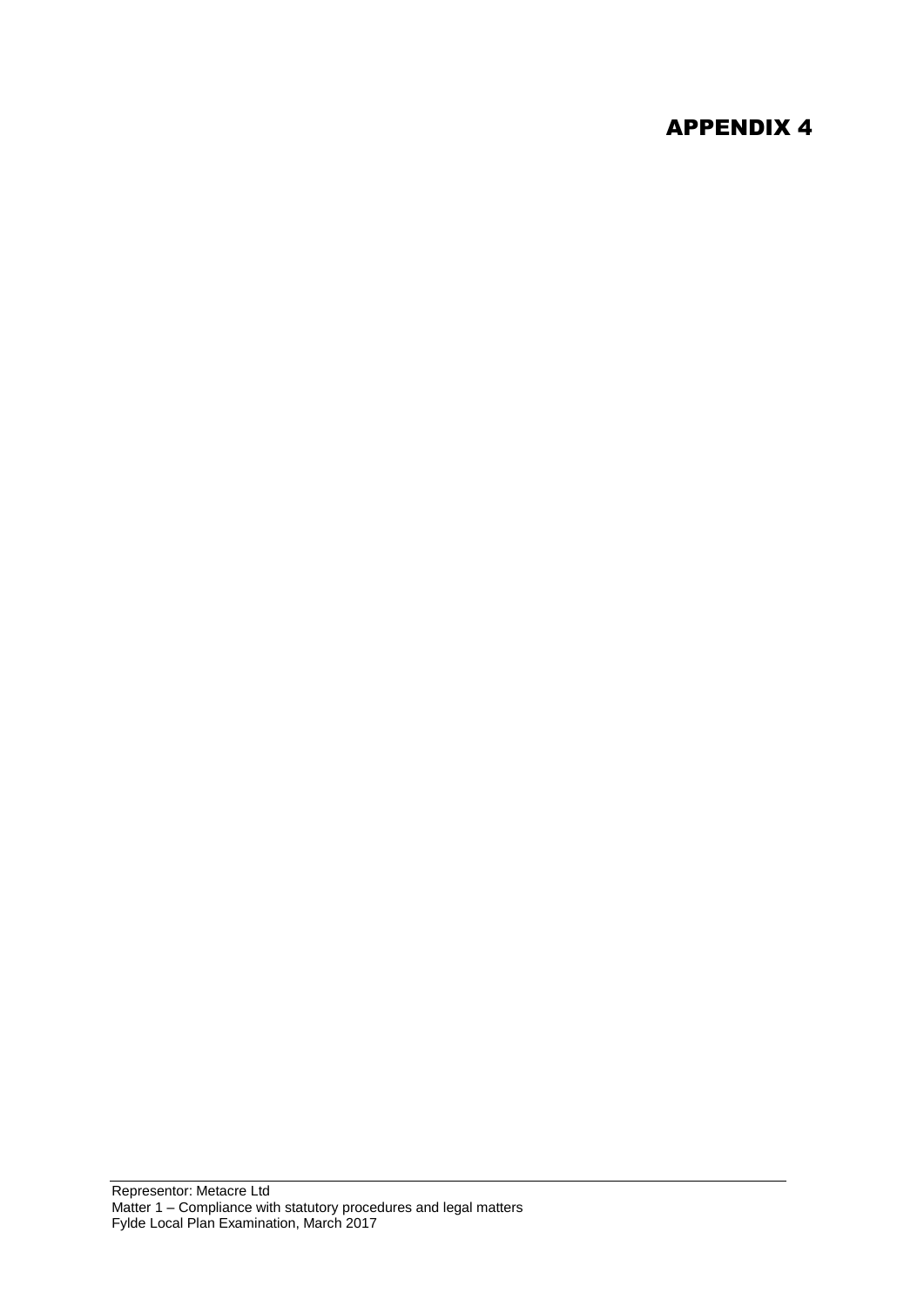

# FYLDE BOROUGH COUNCIL

# **Local Development Scheme**

**March 2007**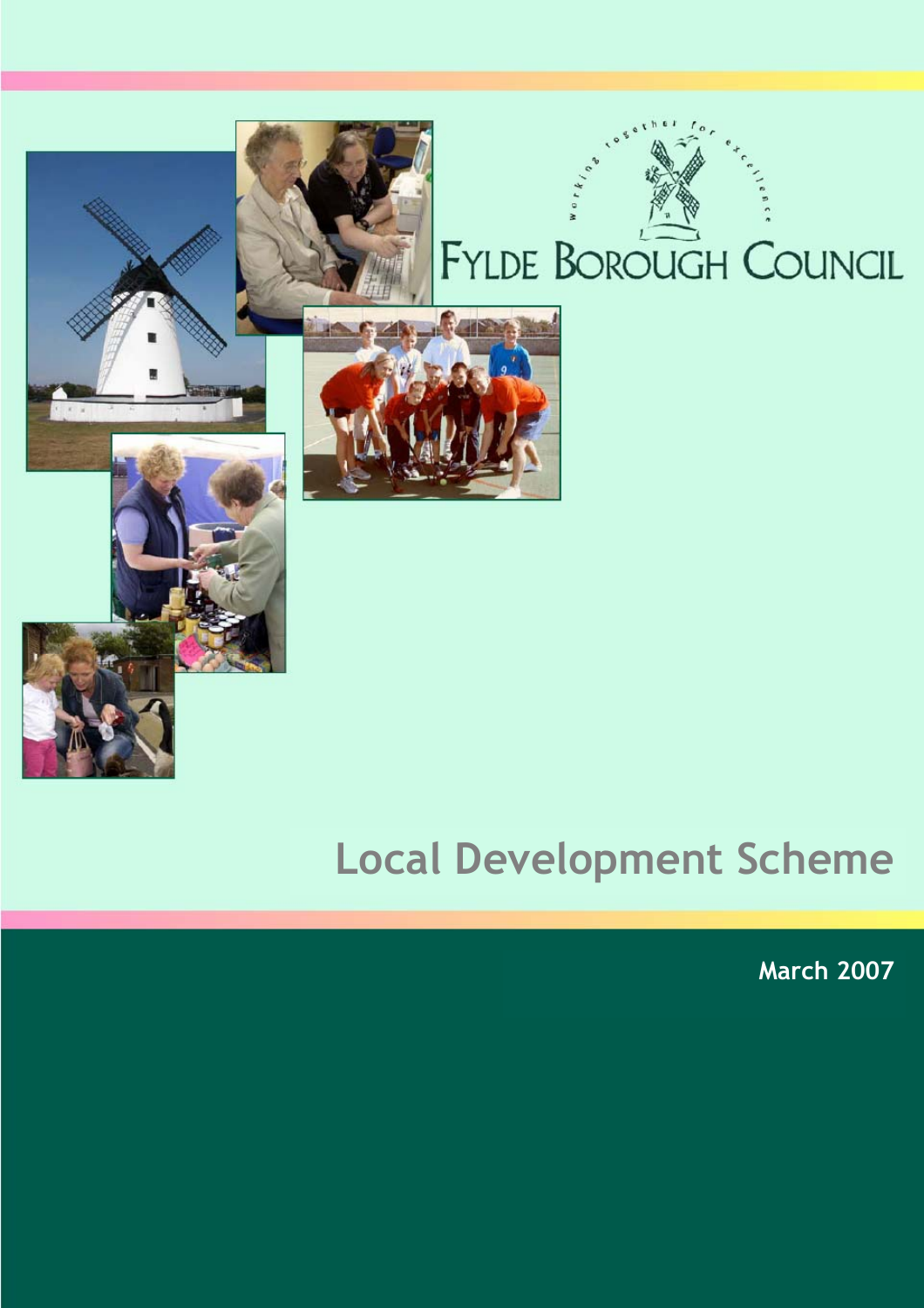# Appendix 3

# **Local Development Documents Profiles**

# **Core Strategy**

| Document Details |                                                                                                                                                                                                                                                                                           |
|------------------|-------------------------------------------------------------------------------------------------------------------------------------------------------------------------------------------------------------------------------------------------------------------------------------------|
| Title:           | Core Strategy                                                                                                                                                                                                                                                                             |
| Role:            | To set out the key elements of the planning framework for<br>the borough.                                                                                                                                                                                                                 |
|                  | To set out the long term spatial vision for the borough held<br>by the Council and the community as expressed by the Local<br>Strategic Partnership in the Community Plan.                                                                                                                |
|                  | To represent strategic guidance for the other Local<br>Development Documents of the Local Development<br>Framework. It will be in general conformity with the<br>Regional Spatial Strategy and will take account of other<br>relevant plans and strategies, including the Community Plan. |
| Content:         | The provision of a spatial vision and strategic objectives for<br>the area; a spatial strategy; core policies which will deliver<br>the vision and provide strategic guidance to other Local<br>Development Documents<br>and a monitoring<br>and<br>implementation framework.             |
|                  | Core policies will include the general location for strategic<br>development; key transportation proposals and the main<br>strategic constraints to development.                                                                                                                          |
|                  | Some generic criteria based development control policies<br>may be included in the Core Strategy depending on the<br>response of the Secretary of State to the Council's<br>application to save such policies currently within the Fylde<br>Borough Local Plan.                           |
|                  | A key diagram which will illustrate in diagrammatic form,<br>the broad strategy for the area.                                                                                                                                                                                             |
|                  | A proposals map will be included if necessary to illustrate<br>the areas to which core strategy polices will apply e.g. green<br>belt.                                                                                                                                                    |
| <u>Status:</u>   | Development Plan Document.                                                                                                                                                                                                                                                                |
|                  |                                                                                                                                                                                                                                                                                           |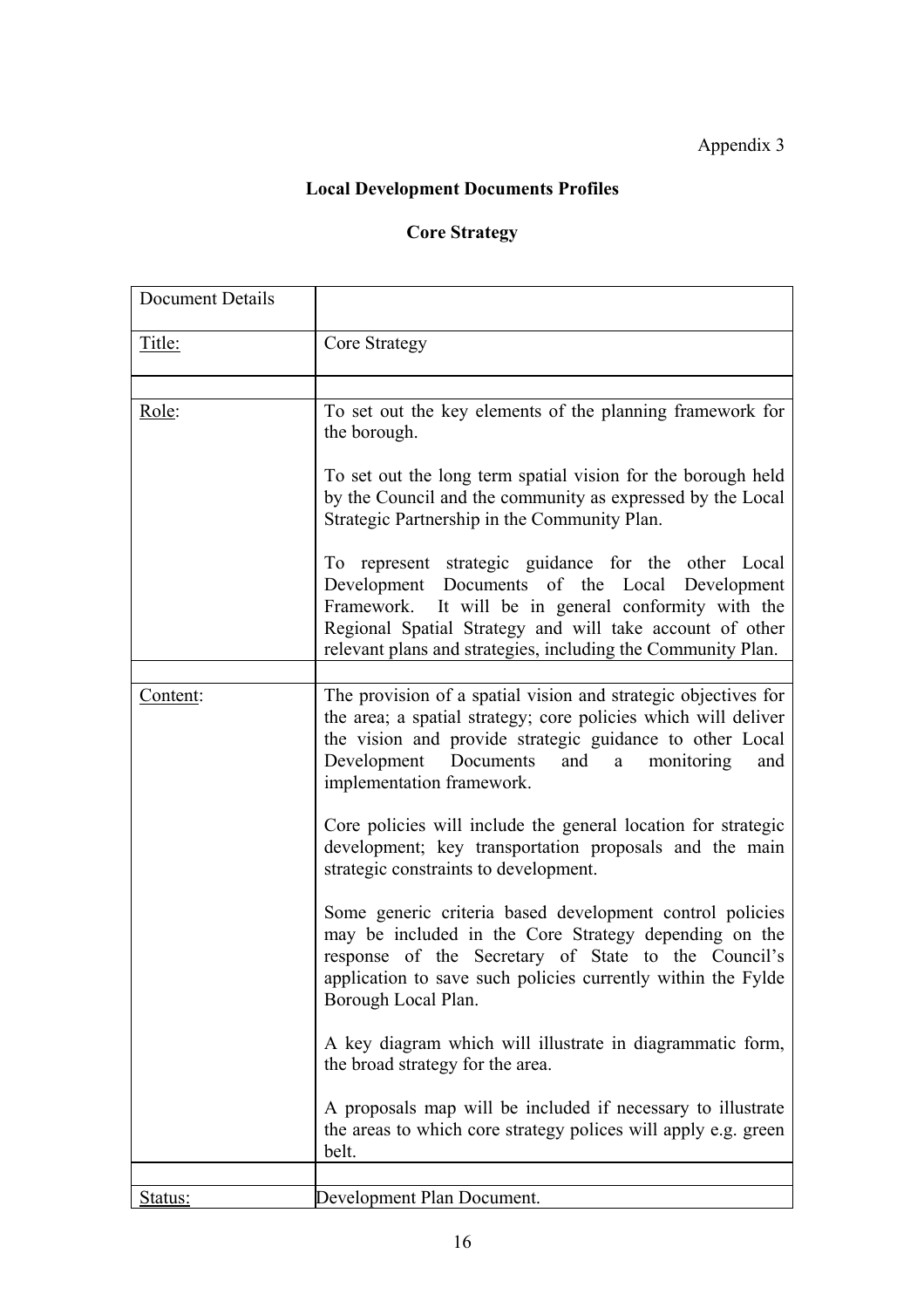| Chain of Conformity:                                               | Will be in general conformity with national planning policy<br>and the Regional Spatial Strategy. It will have regard to the<br>vision, objectives and direction of the Community Strategy. |
|--------------------------------------------------------------------|---------------------------------------------------------------------------------------------------------------------------------------------------------------------------------------------|
| Geographic Coverage                                                | The whole of the Borough of Fylde.                                                                                                                                                          |
| Timetable                                                          |                                                                                                                                                                                             |
| Commencement                                                       | <b>July 2007</b>                                                                                                                                                                            |
| Scope sustainability<br>appraisal.                                 |                                                                                                                                                                                             |
| Consultation on<br><b>Issues and Options</b><br>(Regulation 25)    | Feb - Mar 2008                                                                                                                                                                              |
| Public<br>participation<br>on preferred options<br>(Regulation 26) | Sept - Oct 2008                                                                                                                                                                             |
| Formal Sustainability<br>Appraisal Report on<br>preferred options  |                                                                                                                                                                                             |
| Submission of DPD<br>to Secretary of State<br>(Regulation 28)      | May - June 2009                                                                                                                                                                             |
| Pre-examination<br>meeting                                         | Oct 2009                                                                                                                                                                                    |
| Commencement of<br>Examination                                     | Dec 2009                                                                                                                                                                                    |
| Receipt of Inspector's<br>Report                                   | May 2010                                                                                                                                                                                    |
| Adoption                                                           | <b>July 2010</b>                                                                                                                                                                            |
| <b>Arrangements for</b><br>Production                              |                                                                                                                                                                                             |
| Section to lead<br>production.                                     | Planning Policy Section of Fylde Borough Council                                                                                                                                            |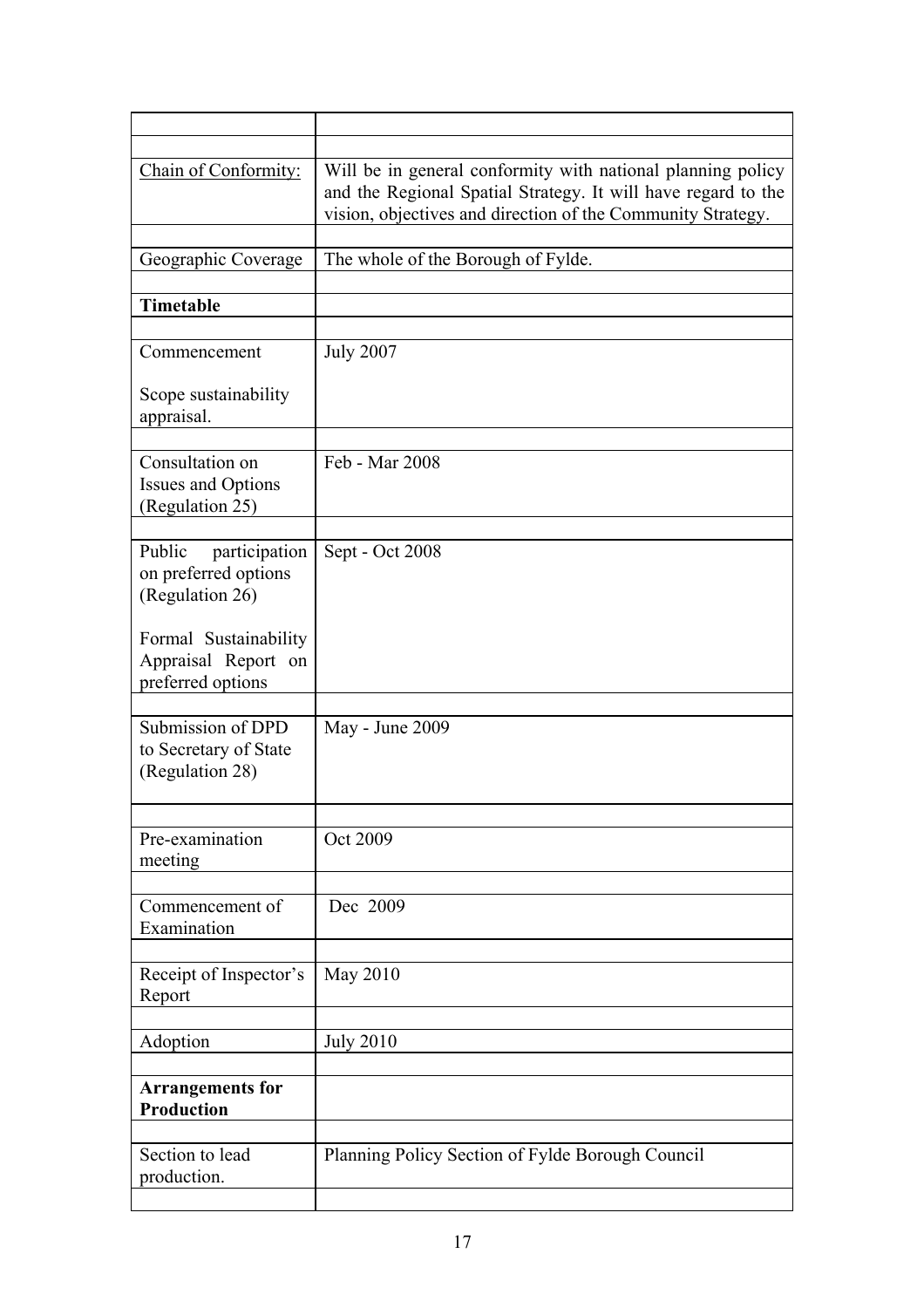# **Local Development Document Profiles**

## **Site Allocation Policies DPD**

| <b>Document Details</b>                                            |                                                                                                                                                                                               |
|--------------------------------------------------------------------|-----------------------------------------------------------------------------------------------------------------------------------------------------------------------------------------------|
| Title:                                                             | <b>Site Allocation Policies DPD</b>                                                                                                                                                           |
| Role:                                                              | To deliver the broader objectives and vision contained in the<br>Core Strategy in respect of all site allocations and land<br>designations taking into account the Regional Spatial Strategy. |
| Content:                                                           | Will indicate policies for the allocation of land for housing,<br>employment, and other purposes.                                                                                             |
| Status:                                                            | Development Plan Document                                                                                                                                                                     |
| Chain of Conformity:                                               | Will be in general conformity with national planning policy<br>and the Regional Spatial Strategy. It will have regard to the<br>Community Plan.                                               |
| Geographic Coverage                                                | The whole of the Borough of Fylde.                                                                                                                                                            |
| <b>Timetable</b>                                                   |                                                                                                                                                                                               |
| Commencement<br>Scope sustainability<br>appraisal.                 | <b>July 2009</b>                                                                                                                                                                              |
| Consultation on<br><b>Issues and Options</b><br>(Regulation 25)    | Feb - March 2010                                                                                                                                                                              |
| Public<br>participation<br>on preferred options<br>(Regulation 26) | Sept - Oct 2010                                                                                                                                                                               |
| Formal Sustainability<br>on preferred<br>Report<br>options         |                                                                                                                                                                                               |